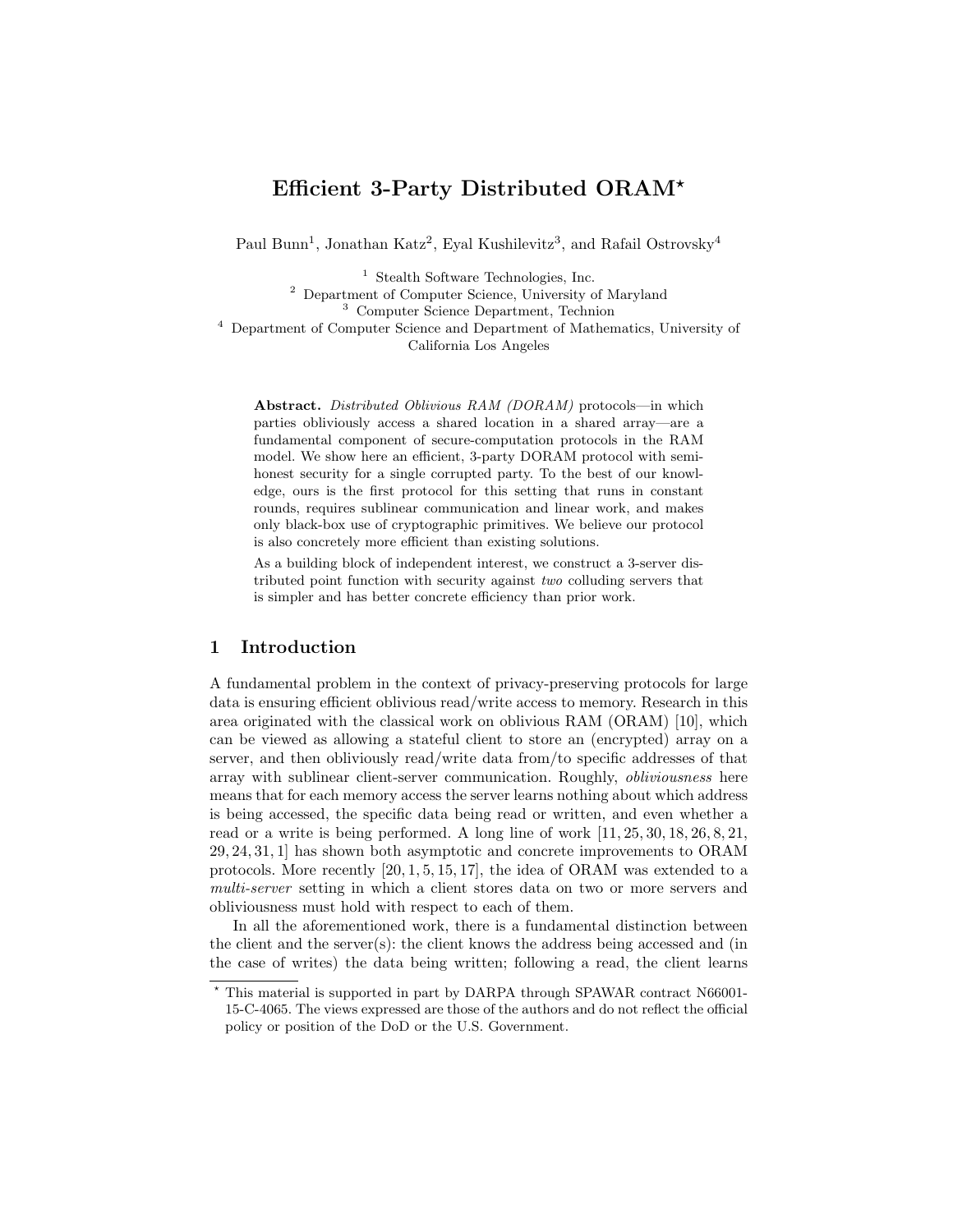the data that was read. That is, there are no privacy/obliviousness requirements with respect to the client.

One of the primary applications of ORAM protocols is in the realm of secure computation in the random-access machine (RAM) model of computation [23, 12, 8, 19, 29, 2, 22, 6, 28, 7, 13, 31, 5, 16]. Here, parties store an array in a distributed fashion (such that none of them know its contents), and need to read from and write to the array during the course of executing some algorithm. In this context, memory accesses must be oblivious to all the parties; there is, in general, no one party who can act as a "client" and who is allowed to learn information about, e.g., the positions in memory being accessed. There is thus a need for a new primitive, which we refer to as distributed ORAM (DORAM), that allows the parties to collectively maintain an array and to perform reads/writes on that array. (We refer to Section 5 for a more formal definition.)

An *n*-party DORAM protocol can be constructed from any  $n'$ -server ORAM scheme  $(n' \leq n)$  using generic secure computation. The main idea is for n' of the parties to act as the servers in the underlying ORAM scheme; a memory access for an address that is secret-shared among the  $n$  parties is carried out by having those parties run a secure-computation protocol to evaluate the client algorithm of the ORAM scheme. This approach (with various optimizations) was followed in some prior work on RAM-model secure computation, and motivated efforts to design (single-server) ORAM schemes in which the client algorithm can be implemented by a low-complexity circuit [29, 27]. In addition to the constructions of DORAM that are implied by prior work on ORAM, or that are implicit in previous work on RAM-based secure computation, dedicated DORAM schemes have been given in the 2-party [5] and 3-party [6, 14] settings.

#### 1.1 Our Contribution

We show here a new 3-party DORAM protocol, secure against semi-honest corruption of one of the parties. To the best of our knowledge, it is the first such protocol that simultaneously runs in constant rounds, requires sublinear communication and linear work, and makes only black-box use of cryptographic primitives. (The last property, in particular, rules out constructions that apply generic secure computation to known ORAM schemes.) We believe our protocol is also concretely more efficient than existing solutions.

As a building block of independent interest, we show a new construction of a 3-server distributed point function (see Section 2) that is secure against any two colluding servers. Our construction has communication complexity  $O(\sqrt{N})$ , where  $N$  is the size of the domain. This matches the asymptotic communication complexity of the only previous construction [3], but our scheme is both simpler and has better concrete efficiency.

#### 1.2 Outline of the Paper

We describe a construction of a 3-server distributed point function (DPF), with privacy against two semi-honest corruptions, in Section 2. In Section 3 we re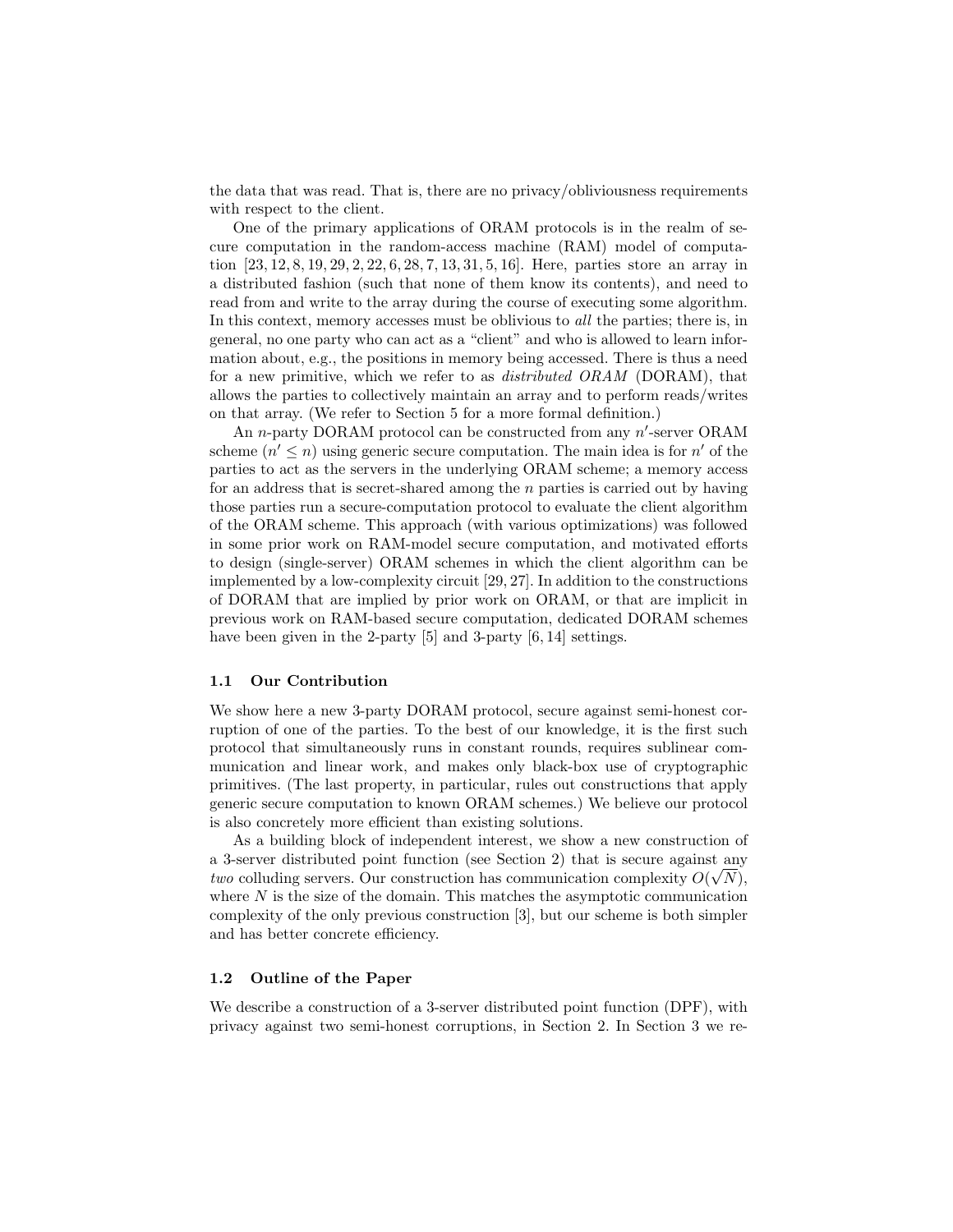view known constructions of multi-server schemes for oblivious reading (PIR) or oblivious writing (PIW) based on DPFs. We then show in Section 4 how to combine our 3-server DPF with any 2-server PIR scheme to obtain a 3-server ORAM scheme secure against semi-honest corruption of one server. Finally, in Section 5 we describe how to extend our ORAM scheme to obtain a 3-party distributed ORAM protocol, secure against one semi-honest corruption. Relevant definitions are given in each of the corresponding sections.

#### 2 A 2-Private, 3-Server Distributed Point Function

Distributed point functions were introduced by Gilboa and Ishai [9], and further generalized and improved by Boyle et al. [3, 4].

#### 2.1 Definitions

Fix some parameters N and B. For  $y \in [N] = \{1, \ldots, N\}$  and  $v \in \{0, 1\}^B$ , define the *point function*  $F_{y,v}$ :  $\{1,\ldots,N\} \to \{0,1\}^B$  as follows:

$$
F_{y,v}(x) = \begin{cases} v & \text{if } x = y \\ 0^B & \text{otherwise.} \end{cases}
$$

A distributed point function provides a way for a client to "secret share" a point function among a set of servers. We define it for the special case of three servers, with privacy against any set of two colluding servers. The definitions can be extended in the natural way for other cases.

Definition 1. A 3-server distributed point function consists of a pair of algorithms (Gen, Eval) with the following functionality:

- $-$  Gen takes as input the security parameter  $1^{\kappa}$ , an index  $y \in \{1, \ldots, N\}$ , and a value  $v \in \{0,1\}^B$ . It outputs keys  $K^1, K^2, K^3$ .
- $-$  Eval is a deterministic algorithm that takes as input a key  $K$  and an index  $x \in \{1, \ldots, N\}$ , and outputs a string  $\tilde{v} \in \{0, 1\}^B$ .

Correctness requires that for any  $\kappa$ , any  $(y, v) \in \{1, ..., N\} \times \{0, 1\}^B$ , any  $K^1, K^2, K^3$  output by  $Gen(1^{\kappa}, y, v)$ , and any  $x \in \{1, \ldots, N\}$ , we have

$$
\text{Eval}(K^1, x) \oplus \text{Eval}(K^2, x) \oplus \text{Eval}(K^3, x) = F_{y,v}(x).
$$

**Definition 2.** A 3-server DPF is 2-private if for any  $i_1, i_2 \in \{1, 2, 3\}$  and any ppt adversary A, the following is negligible in κ:

$$
\left|\Pr\left[\begin{array}{c}(y_0, v_0, y_1, v_1) \leftarrow A(1^{\kappa}); b \leftarrow \{0, 1\};\\ (K^1, K^2, K^3) \leftarrow \text{Gen}(1^{\kappa}, y_b, v_b)\end{array}: A(K^{i_1}, K^{i_2}) = b\right] - \frac{1}{2}\right|\right|.
$$

# 2.2 Our Construction

Let  $G: \{0,1\}^{\kappa} \to (\{0,1\}^B)$  $\sqrt{N}$  be a pseudorandom generator. We now describe a construction of a 2-private, 3-server DPF: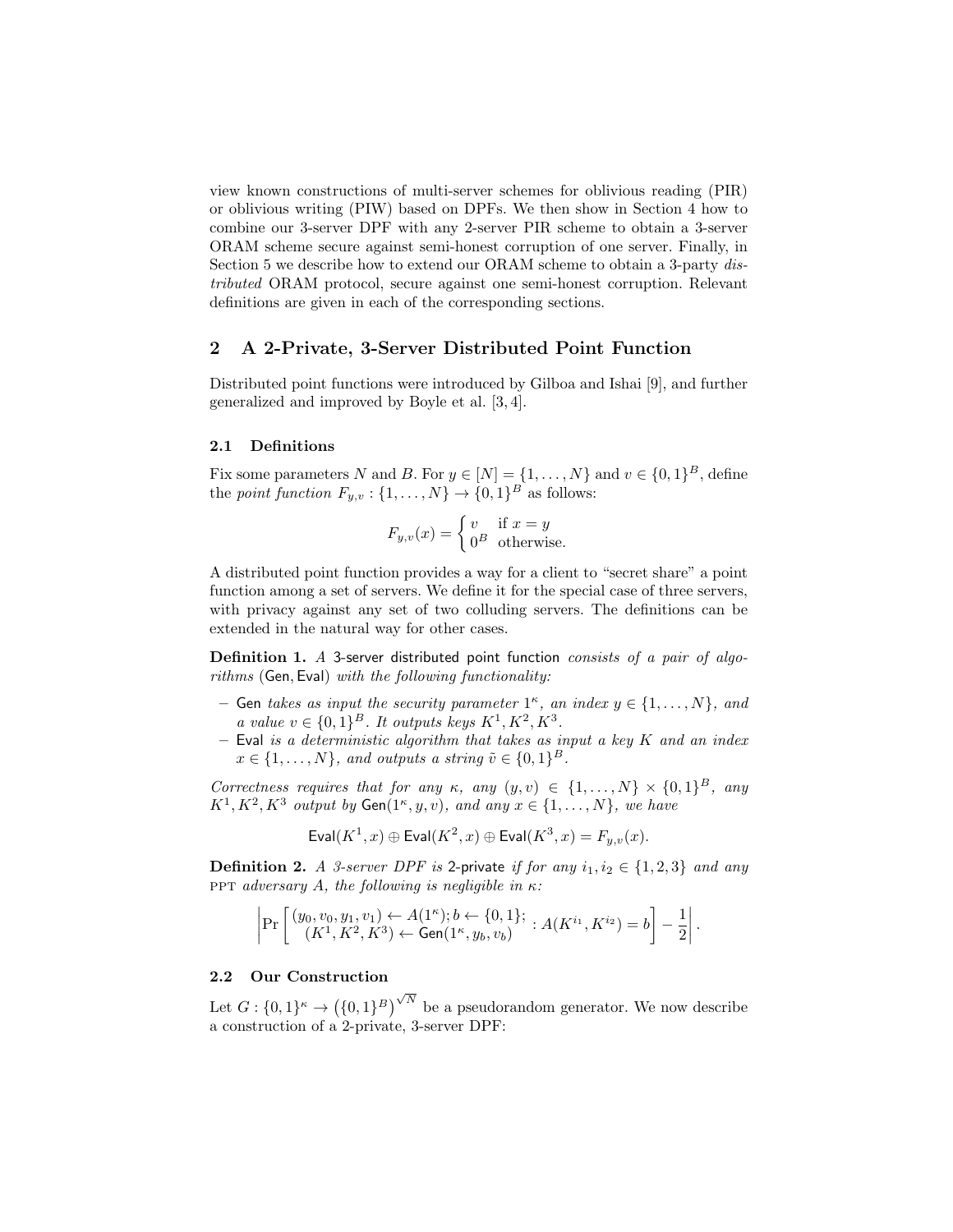Gen $(1^{\kappa}, y, v)$ : View  $y \in \{1, ..., N\}$  as a pair  $(i, j)$  with  $i, j \in$ √ N. Then:

1. Choose uniform  $I^1, I^2, I^3 \in \{0, 1\}^{\sqrt{N}}$  with

$$
I^{1} \oplus I^{2} \oplus I^{3} = (\underbrace{\overset{i}{\underset{\smile}{0,\ldots,0,1,0,\ldots,0}}}).
$$

- 2. For  $k = 1, \ldots, \sqrt{N}$  do:
	- (a) If  $k \neq i$ , then choose seeds  $a_k, b_k, c_k \leftarrow \{0, 1\}^{\kappa}$  and define

$$
S_k^1 = \{a_k, b_k\},
$$
  
\n
$$
S_k^2 = \{b_k, c_k\},
$$
  
\n
$$
S_k^3 = \{c_k, a_k\}.
$$

Note that each seed is in exactly two of the above sets.

If  $k = i$ , then choose seeds  $a_k, b_k, c_k, d_k \leftarrow \{0, 1\}^{\kappa}$  and define

$$
S_k^1 = \{a_k, d_k\},
$$
  
\n
$$
S_k^2 = \{b_k, d_k\},
$$
  
\n
$$
S_k^3 = \{c_k, d_k\}.
$$

Note that in this case, there is one seed is in all three of the above sets, and the other three seeds are each in exactly one set.

We stress that the  $S_i^j$  are all *unordered* pairs, e.g., each set is specified by writing its elements in lexicographic order.

3. Let  $\mathbf{e}_{j,v} \in (\{0,1\}^B)^{\sqrt{N}}$  denote a "characteristic vector" that is zero everywhere except position  $j$ , where it has value  $v$ . That is,

$$
\mathbf{e}_{j,v} = (\underbrace{\overbrace{0^B,\ldots,0^B,v}^j,0^B,\ldots,0^B}_{\sqrt{N}}).
$$

Compute the correction word

$$
C = G(a_i) \oplus G(b_i) \oplus G(c_i) \oplus G(d_i) \oplus \mathbf{e}_{j,v}.
$$

(The four seeds input to G are from the iteration of Step 2 when  $k = i$ .) 4. The keys that are output are:

$$
K^{1} = (S_{1}^{1}, \ldots, S_{\sqrt{N}}^{1}, I^{1}, C),
$$
  
\n
$$
K^{2} = (S_{1}^{2}, \ldots, S_{\sqrt{N}}^{2}, I^{2}, C),
$$
  
\n
$$
K^{3} = (S_{1}^{3}, \ldots, S_{\sqrt{N}}^{3}, I^{3}, C).
$$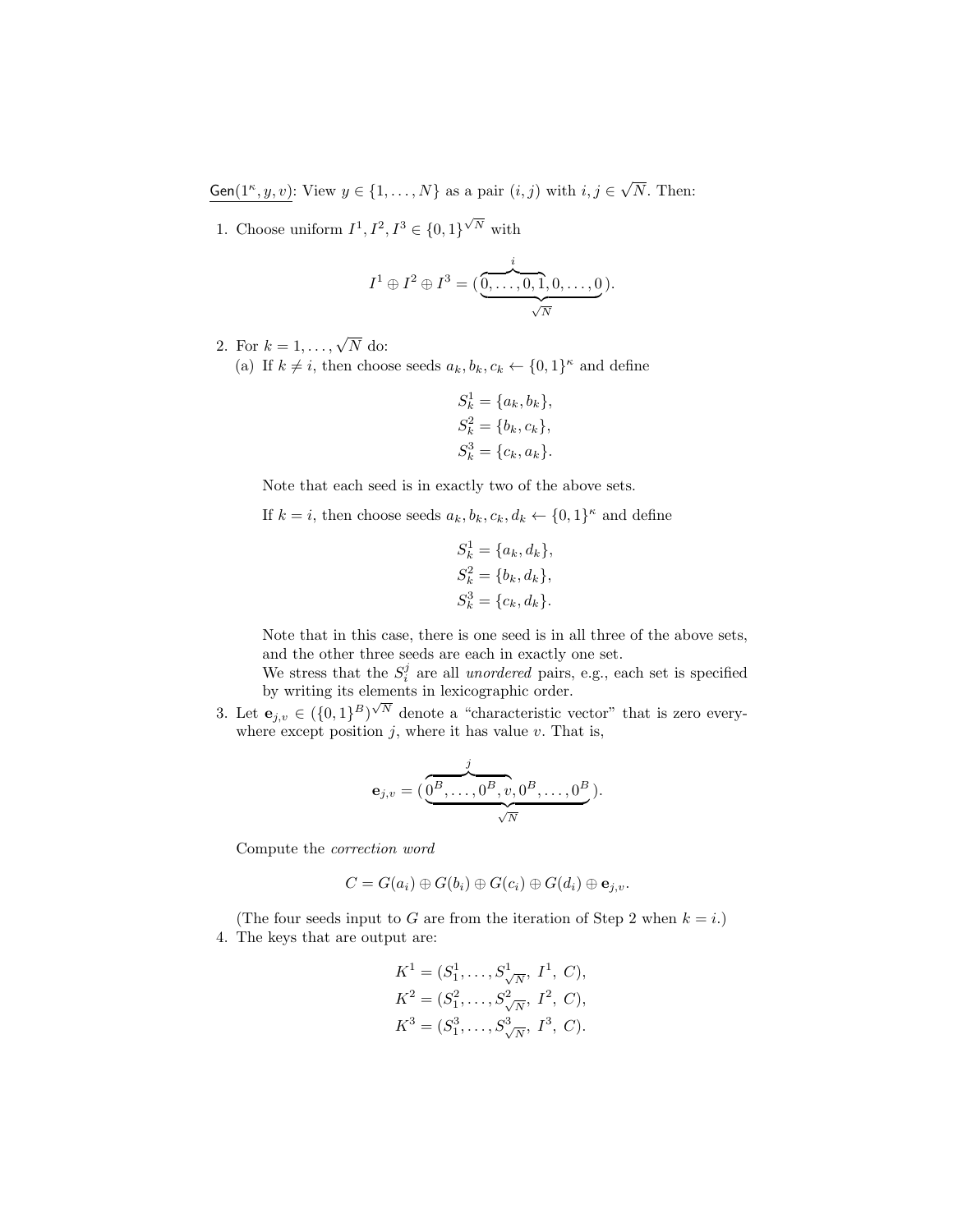The length of each key is  $O((\kappa + B) \cdot$ √  $N).$ 

Eval $(K, x)$ . View  $x \in \{1, ..., N\}$  as a pair  $(i', j')$  with  $i', j' \in \sqrt{N}$ N. Let

$$
K = (S_1, \ldots, S_{\sqrt{N}}, I, C),
$$

where  $S_k = {\alpha_k, \beta_k}$  for  $k = 1, ..., \sqrt{N}$ . Compute the vector

$$
\tilde{V} = G(\alpha_{i'}) \oplus G(\beta_{i'}) \oplus (I_{i'} \cdot C) \in (\{0,1\}^B)^{\sqrt{N}},
$$

where  $I_{i'}$  denotes the *i*'-th bit of *I*. Output the *B*-bit string in position *j'* of  $\tilde{V}$ .

**Correctness.** Let  $y = (i, j)$  and say  $K^1, K^2, K^3$  are output by  $Gen(1^{\kappa}, y, v)$ . Let  $x = (i', j')$  and consider the outputs  $\tilde{v}^1 = \text{Eval}(K^1, x)$ ,  $\tilde{v}^2 = \text{Eval}(K^2, x)$ , and  $\tilde{v}^3 = \text{Eval}(K^3, x)$ . Let  $\tilde{V}^1, \tilde{V}^2, \tilde{V}^3$  denote the intermediate vectors computed by these three executions of Eval. We consider two cases:

1. Say  $i' \neq i$ . Then

$$
\tilde{V}^1 \oplus \tilde{V}^2 \oplus \tilde{V}^3
$$
\n
$$
= (G(a_{i'}) \oplus G(b_{i'}) \oplus (I_{i'}^1 \cdot C)) \oplus (G(b_{i'}) \oplus G(c_{i'}) \oplus (I_{i'}^2 \cdot C)) \oplus
$$
\n
$$
(G(c_{i'}) \oplus G(a_{i'}) \oplus (I_{i'}^3 \cdot C))
$$
\n
$$
= (I_{i'}^1 \oplus I_{i'}^2 \oplus I_{i'}^3) \cdot C = 0^{B \cdot \sqrt{N}},
$$

where the final equality is because  $I_{i'}^1 \oplus I_{i'}^2 \oplus I_{i'}^3 = 0$  when  $i' \neq i$ . Hence  $\tilde{v}^1 \oplus \tilde{v}^2 \oplus \tilde{v}^3 = 0^B$  for any j'.

2. Say  $i' = i$ . Then

$$
\tilde{V}^1 \oplus \tilde{V}^2 \oplus \tilde{V}^3
$$
\n
$$
= (G(a_{i'}) \oplus G(d_{i'}) \oplus (I_{i'}^1 \cdot C)) \oplus (G(b_{i'}) \oplus G(d_{i'}) \oplus (I_{i'}^2 \cdot C)) \oplus
$$
\n
$$
(G(c_i) \oplus G(d_i) \oplus (I_i^3 \cdot C))
$$
\n
$$
= G(a_i) \oplus G(b_i) \oplus G(c_i) \oplus G(d_i) \oplus ((I_i^1 \oplus I_i^2 \oplus I_i^3) \cdot C)
$$
\n
$$
= G(a_i) \oplus G(b_i) \oplus G(c_i) \oplus G(d_i) \oplus C = \mathbf{e}_{j,v}.
$$

Hence  $\tilde{v}^1 \oplus \tilde{v}^2 \oplus \tilde{v}^3$  is equal to  $0^B$  if  $j' \neq j$ , and is equal to v if  $j' = j$ .

Theorem 1. The above scheme is 2-private.

Proof. By symmetry we may assume without loss of generality that servers 1 and 2 are corrupted. Fix a PPT algorithm A and let  $\mathsf{Expt}_0$  denote the experiment as in Definition 2. Let  $\epsilon_0$  denote the probability with which A correctly outputs b in that experiment, i.e.,

$$
\epsilon_0 = \Pr\left[\frac{(y_0, v_0, y_1, v_1) \leftarrow A(1^{\kappa}); b \leftarrow \{0, 1\};}{(K^1, K^2, K^3) \leftarrow \text{Gen}(1^{\kappa}, y_b, v_b)} : A(K^1, K^2) = b\right].
$$

Now consider an experiment  $\textsf{Expt}_1$  in which Gen is modified as follows, where we let  $y_b = (i, j)$ .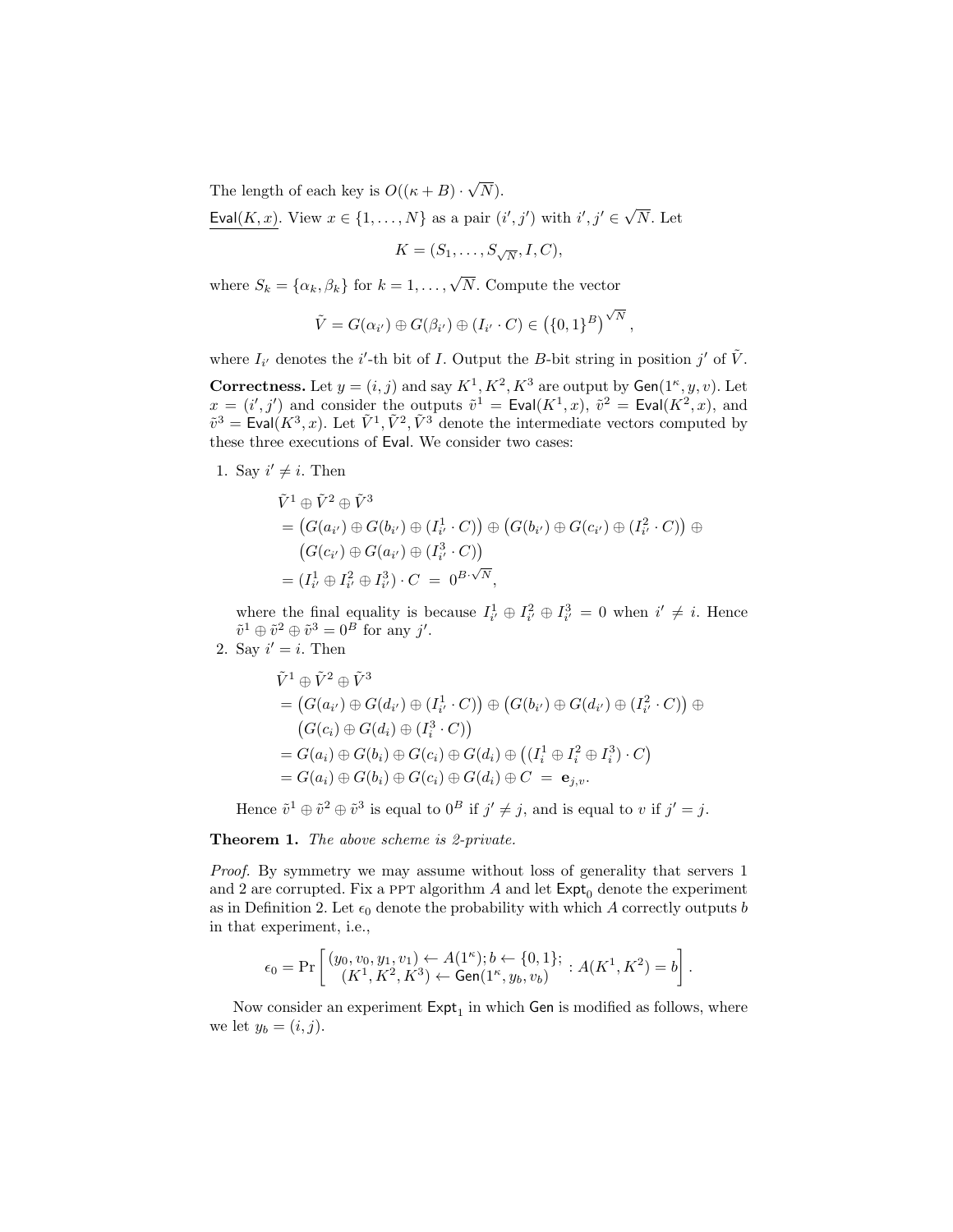- 1. For  $k = 1, ..., \sqrt{N}$ , compute  $S_k^1$  and  $S_k^2$  as before. (Note that  $S_k^3$  need not be defined, since we only care about the keys  $K^1, K^2$  that are provided to A. In particular, we never need to define the value of seed  $c_i$ .)
- 2. Set C to a uniform value in  $({0,1}^B)^{\sqrt{N}}$ .
- 3. Set  $I^1, I^2$  to uniform values in  $\{0,1\}^{\sqrt{N}}$ .
- 4. Keys  $K^1, K^2$  are then defined as before.

It follows from pseudorandomness of G that the view of A in  $\textsf{Expt}_1$  is computationally indistinguishable from its view in  $\textsf{Expt}_0$ ; hence if we let  $\epsilon_1$  denote the probability that A correctly outputs b in  $\textsf{Expt}_1$  we must have  $|\epsilon_1 - \epsilon_0| \leq \textsf{negl}(\kappa)$ .

It may be observed that the view of  $A$  in  $\text{Expt}_1$  is independent of i and j. In particular, the joint distributions of  $S_i^1, S_i^2$  and  $S_k^1, S_k^2$  (for  $k \neq i$ ) are identical (namely, the distribution defined by choosing three uniform seeds  $a, b, c \in \{0, 1\}^{\kappa}$ and letting the first set be  $\{a, b\}$  and the second set be  $\{b, c\}$ . Thus,  $\epsilon_1 = 1/2$ , concluding the proof.  $\Box$ 

### 3 Oblivious Reading and Writing

We describe here known *n*-server protocols  $[9]$  for private information retrieval (PIR) for oblivious reading, and private information writing (PIW) for oblivious writing, based on any *n*-server DPF. In the context, as in the case of ORAM, we have a client interacting with these servers, and there is no obliviousness requirement with respect to the client. If the DPF is t-private, these protocols are t-private as well. (Formal definitions are given by Gilboa and Ishai [9].)

**PIR.** Let  $D \in (\{0,1\}^B)^N$  be an encrypted data array. Let (Gen, Eval) be an n-server DPF with domain  $[N]$  and range  $\{0, 1\}$ . Each of the n servers is given a copy of D. To retrieve the data  $D[y]$  stored at address y, the client computes  $Gen(1^{\kappa}, y, 1)$  to obtain keys  $K^1, \ldots, K^n$ , and sends  $K^i$  to the *i*th server. The *i*th server computes  $c_x^i = \text{Eval}(K^i, x)$  for  $x \in \{1, ..., N\}$ , and sends

$$
r^i = \bigoplus_{x \in \{1, ..., N\}} c_x^i \cdot D[x]
$$

to the client. Finally, the client computes the result  $\bigoplus_{i=1}^{n} r^i$ . Correctness holds since

$$
\bigoplus_{i=1}^{n} r^{i} = \bigoplus_{x \in \{1, ..., N\}} \bigoplus_{i=1}^{n} c_{x}^{i} \cdot D[x]
$$
  
= 
$$
\bigoplus_{x \in \{1, ..., N\}} F_{y,1}(x) \cdot D[x] = D[y].
$$

Privacy follows immediately from privacy of the DPF.

**PIW.** Let  $D \in (\{0,1\}^B)^N$  be a data array. Let (Gen, Eval) be an *n*-server DPF for point functions with domain  $[N]$  and range  $\{0,1\}^B$ . Now, each of the servers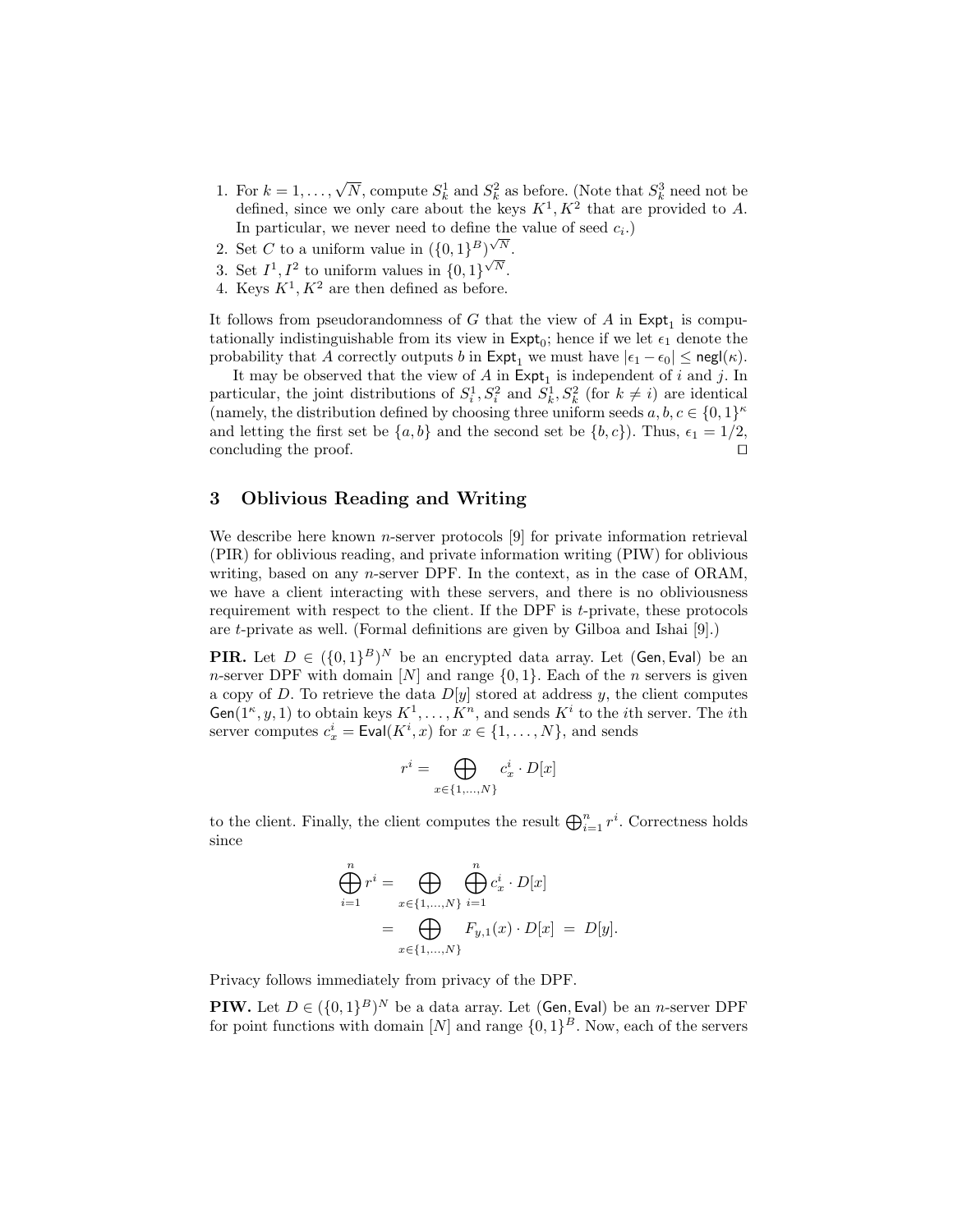is given an *additive share*  $D^i$  of D, where  $\bigoplus D^i = D$ . When the client wants to write the value  $v$  to address  $y$ , we require the client to know the current value  $v_{\text{old}}$  stored at that address. (Here, we simply assume the client knows this value; in applications of PIW we will need to provide a way for the client to learn it.) The client computes  $Gen(1^{\kappa}, y, v \oplus v_{old})$  to obtain keys  $K^1, \ldots, K^n$ , and sends  $K^i$  to the *i*th server. The *i*th server computes  $\textsf{Eval}(K^i, x)$  for  $x = 1, ..., N$  to obtain a sequence of B-bit values  $\tilde{V}^i = (\tilde{v}_1^i, \dots, \tilde{v}_N^i)$ , and then updates its share  $D^i$  to  $\tilde{D}^i = D^i \oplus \tilde{V}^i$ . Note that if we define  $\tilde{D} = \bigoplus \tilde{D}^i$ , then  $\tilde{D}$  is equal to D everywhere except at address  $y$ , where the value at that address has been "shifted" by  $v \oplus v_{\text{old}}$  so that the new value stored there is  $v$ .

### 4 3-Server ORAM

In this section we describe a 3-server ORAM scheme secure against a *single* semi-honest server. The scheme can be built from any 2-private, 3-server DPF in conjunction with any 2-server PIR protocol. (As discussed in the previous section, a 2-server PIR protocol can be constructed from any 1-private, 2-server DPF; efficient constructions of the latter are known [9, 4].)

A 4-server ORAM scheme. As a warm-up, we sketch a 4-server ORAM protocol (secure against a single semi-honest server), inspired by ideas of [23], based on 2-server PIR and PIW schemes constructed as in the previous section. Let  $D \in (\{0,1\}^B)^N$  be the client's (encrypted) data, and let  $D^1, D^2$  be shares so that  $D^1 \oplus D^2 = D$ . Servers 1 and 2 store  $D^1$ , and servers 3 and 4 store  $D^2$ . The client can then obliviously read from and write to  $D$  as follows: to read the value at address y, the client runs a 2-server PIR protocol with servers 1 and 2 to obtain  $D^1[y]$  and with servers 3 and 4 to obtain  $D^2[y]$ . It then computes  $D[y] = D^{1}[y] \oplus D^{2}[y].$ 

To write the value  $v$  to address  $y$ , the client first performs an oblivious read (as above) to learn the value  $v_{old}$  currently stored at that address. It then runs a 2-server PIW protocol with servers 1 and 3 to store  $v$  at address  $y$  in the array shared by those servers. Next, it sends the same PIW messages to servers 2 and 4, respectively. (The client does not run a fresh invocation of the PIW scheme; rather, it sends server 2 the same message it sent to server 1 and sends server 4 the same message it sent to server 3.) This ensures that (1) servers 1 and 2 hold the same updated data  $\tilde{D}^1$ ; (2) servers 3 and 4 hold the same updated data  $\tilde{D}^2$ ; and (3) the updated array  $\tilde{D} = \tilde{D}^1 \oplus \tilde{D}^2$  is identical to the previously stored array except at position  $y$  (where the value stored is now  $v$ ).

A 3-server ORAM scheme. We now show how to adapt the above ideas to the 3-server case, using a 2-server PIR scheme and a 2-private, 3-server DPF. The data D of the client is again viewed as an N-element array of B-bit entries. The invariant of the ORAM scheme is that at all times there will exist three shares  $D^1, D^2, D^3$  with  $D^1 \oplus D^2 \oplus D^3 = D$ ; server 1 will hold  $D^1, D^2$ , server 2 will hold  $D^2, D^3$ , and server 3 will hold  $D^3, D^1$ .

Before describing how reads and writes are performed, we define two subroutines GetValue and ShiftValue.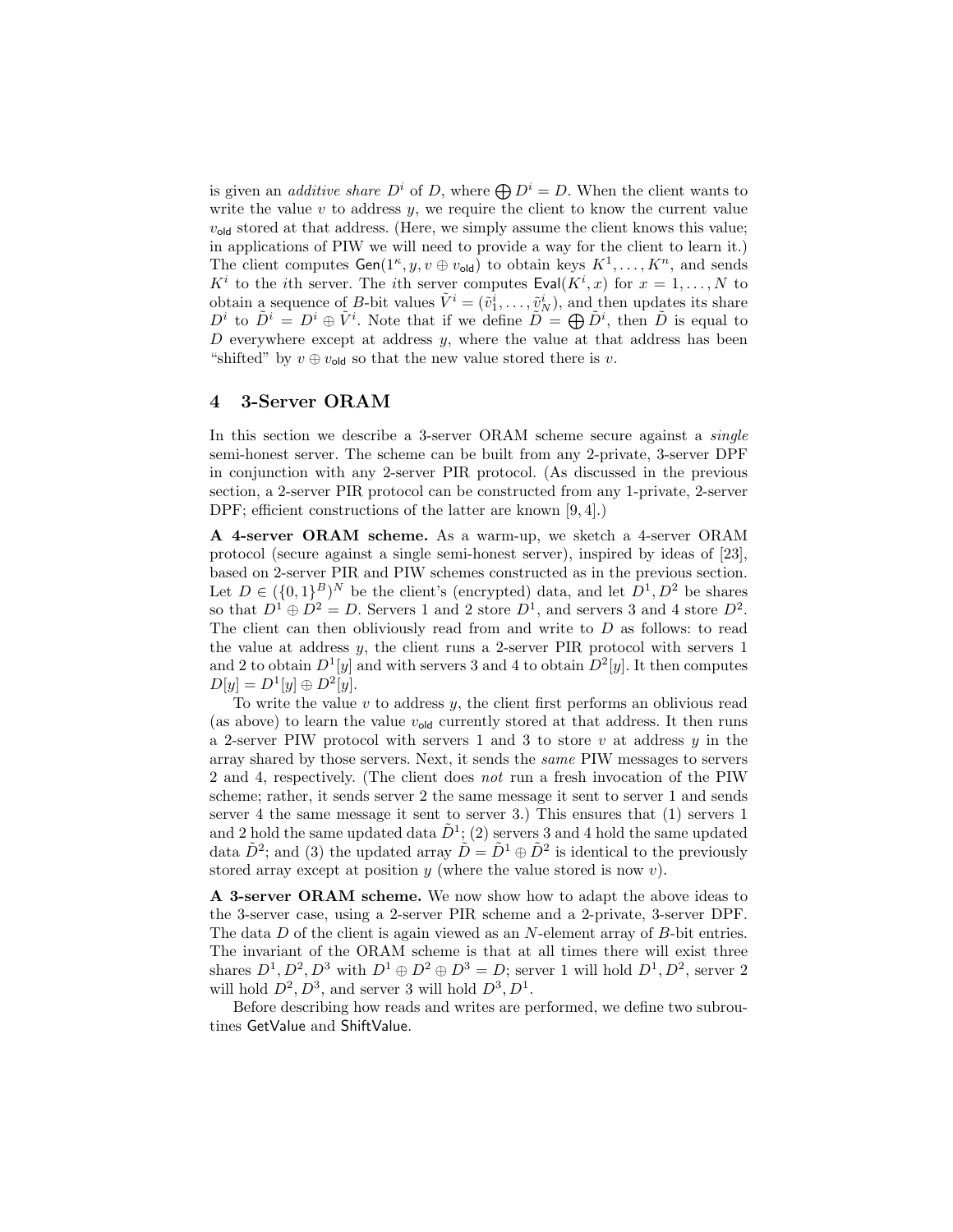GetValue. To learn the entry at address  $y$ , the client uses three independent executions of a 2-server PIR scheme. Specifically, it uses an execution of the PIR protocol with servers 1 and 2 to learn  $D^2[y]$ ; an execution of the PIR protocol with servers 2 and 3 to learn  $D^3[y]$ ; and an execution of the PIR protocol with servers 1 and 3 to learn  $D^1[y]$ . Finally, it XORs the three values just obtained to obtain  $D[y] = D^1[y] \oplus D^2[y] \oplus D^3[y]$ .

ShiftValue. This subroutine allows the client to shift the value at position  $y$ by  $\Delta \in \{0,1\}^B$ , i.e., to change D to  $\tilde{D}$  where  $\tilde{D}[x] = D[x]$  for  $x \neq y$  and  $\tilde{D}[y] = D[y] \oplus \Delta$ . Let (Gen, Eval) be a 2-private, 3-server DPF scheme with domain [N] and range  $\{0,1\}^B$ . The client computes  $K^1, K^2, K^3 \leftarrow$  Gen $(y, \Delta)$ and sends  $K^1$  to server 1,  $K^2$  to server 2, and  $K^3$  to server 3. Each server s respectively computes  $Eval(K^s, x)$  for  $x = 1, ..., N$  to obtain a sequence of Bbit values  $\tilde{V}^s = (\tilde{v}^s_1, \ldots, \tilde{v}^s_N)$ , and then updates its share  $D^s$  to  $\tilde{D}^s = D^s \oplus \tilde{V}^s$ . Note that if  $\tilde{D}$  denotes the updated version of the array, then  $\tilde{D}^1 \oplus \tilde{D}^2 \oplus \tilde{D}^3 = \tilde{D}$ .

After the above, server 1 holds  $\tilde{D}^1, D^2$ , server 2 holds  $\tilde{D}^2, D^3$ , and server 3 holds  $\tilde{D}^3, D^1$ , and so the desired invariant does not hold. To fix this, the client also sends  $K^1$  to server 3,  $K^2$  to server 1, and  $K^3$  to server 2. (We stress that the same keys used before are being used here, i.e., the client does not run a fresh execution of the DPF.) This allows each server to update its "other" share to the same value held by the corresponding other server, and hence restore the invariant.

With these in place, we may now define our read and write protocols.

**Read.** To read the entry at index y, the client runs  $\text{GetValue}(y)$  followed by ShiftValue $(y, 0^B)$ .

Write. To write a value v to index y, the client first runs  $\mathsf{GetValue}(y)$  to learn the current value  $v_{old}$  stored at index y. It then runs ShiftValue(y,  $v \oplus v_{old}$ ).

Correctness of the construction is immediate. Security against a single semihonest server follows from security of the GetValue and ShiftValue subroutines, which in turn follow from security of the primitives used: GetValue is secure because the PIR scheme hides  $y$  from any single corrupted server; ShiftValue is secure against any single corrupted server—even though that server sees two keys from the DPF—by virtue of the fact that the DPF is 2-private.

## 5 3-party Distributed ORAM

#### 5.1 Definition

In the previous section we considered the client/server setting where a single client outsources its data to three servers, and can perform reads and writes on that data. In that setting, the client knows the index  $y$  when reading and knows the index  $y$  and value  $v$  when writing. Here, in contrast, we consider a setting where three parties  $P_1, P_2, P_3$  distributively implement the client (as well as the servers), and none of them should learn the input(s) or output of read/write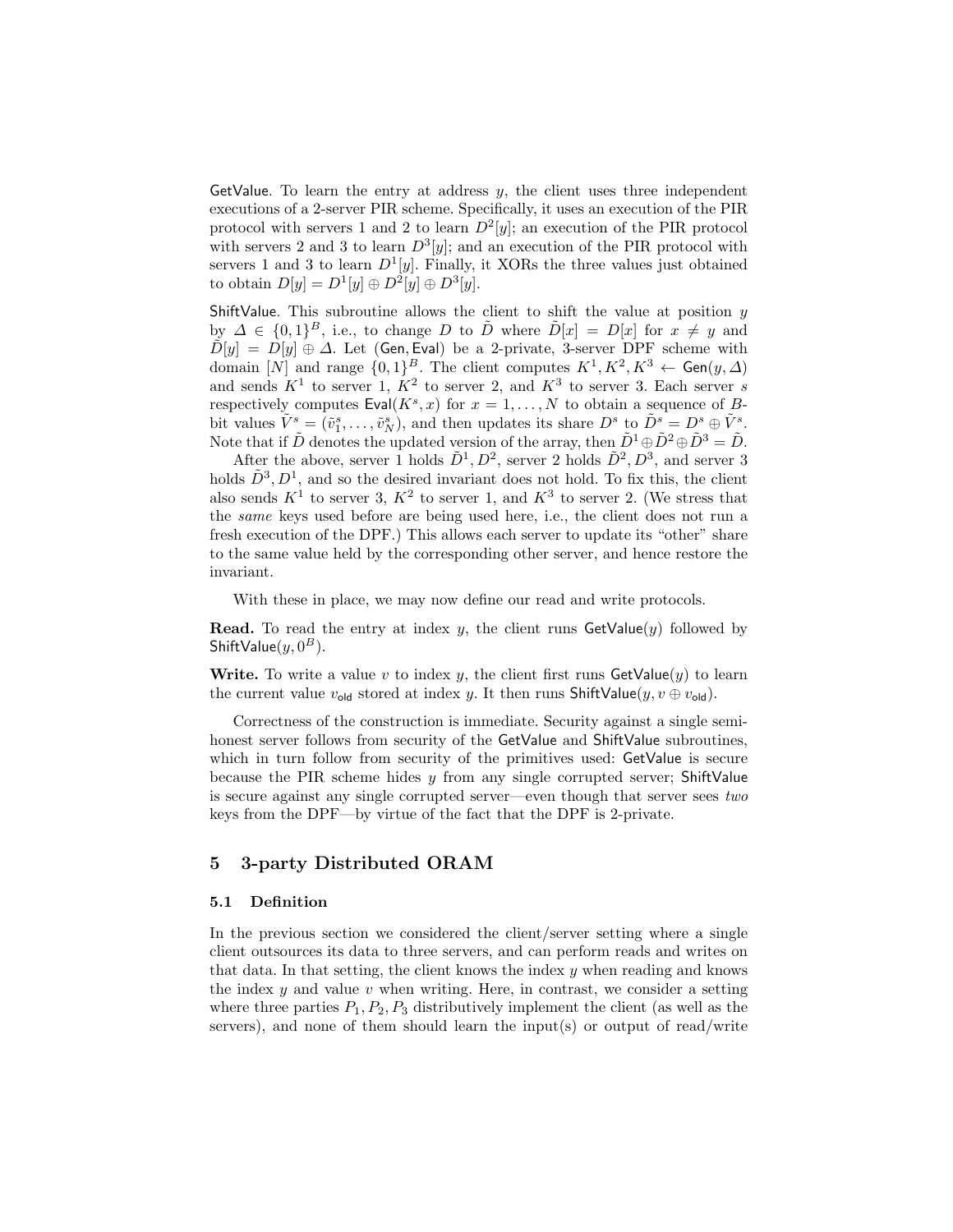requests—in fact, they should not even learn whether a read or a write was performed. Instead, all inputs/outputs are additively shared among the three parties, and should remain hidden from any single (semi-honest) party.

More formally, we define in Figure 1 an ideal, reactive functionality  $\mathcal{F}_{\text{mem}}$  corresponding to distributed storage of an array with support for memory accesses. (For simplicity we leave initialization implicit, and so assume the functionality always stores an array  $D \in (\{0,1\}^B)^N$ .) We then define a 1-private, 3-party distributed ORAM (DORAM) protocol to be a 3-party protocol that realizes this ideal functionality in the presence of a single (semi-honest) corrupted party.

### Functionality  $\mathcal{F}_{\text{mem}}$

The functionality is assumed to be initialized with an array  $D \in (\{0,1\}^B)^N$ .

1. On input additive shares of  $(\mathsf{op}, y, v)$  from the three parties, do:

(a) If  $op =$  read then set  $o = D[y]$ .

(b) If  $op =$  write then set<sup>*a*</sup>  $o = D[y]$  and  $D[y] = v$ .

2. Let  $o^1, o^2, o^3$  be random, additive shares of o. Return  $o^s$  to party s.

 $a$  For the purposes of the functionality,  $o$  can be an arbitrary value when  $op =$  write. For concreteness, we set  $o = D[y]$  in this case so as to slightly optimized our protocol.

Fig. 1. Functionality  $\mathcal{F}_{\text{mem}}$  for distributed memory access.

#### 5.2 Our Construction

We give a construction of a 3-party DORAM protocol inspired by the 3-server ORAM scheme described in the previous section. Here, however, we rely on the specific 3-server DPF constructed in Section 2.

We maintain the same invariant as in the previous section, namely, at all times there are three shares  $D^1, D^2, D^3$  with  $D^1 \oplus D^2 \oplus D^3 = D$ ; party 1 will hold  $D^1, D^2$ , party 2 will hold  $D^2, D^3$ , and party 3 will hold  $D^1, D^3$ . As in the previous section, we begin by constructing subroutines GetValue and ShiftValue.

GetValue. Here the parties hold  $y^1, y^2, y^3$ , respectively, with  $y = y^1 \oplus y^2 \oplus y^3$ ; after running this protocol the parties should hold additive shares  $v^1, v^2, v^3$  of the value  $D[y]$ . This is accomplished as follows:

1.  $P_2$  chooses uniform  $r^2$  and sends  $r^2$  to  $P_1$  and  $y^2 \oplus r^2$  to  $P_3$ . Party  $P_3$ chooses uniform  $r^3$  and sends  $r^3$  to  $P_1$  and  $y^3 \oplus r^3$  to  $P_2$ . Then  $P_2$  and  $P_3$ each compute  $\omega = y^2 \oplus r^2 \oplus y^3 \oplus r^3$ , and  $P_1$  computes

$$
y^1 \oplus r^2 \oplus r^3 = y \oplus \omega.
$$

2.  $P_1$  runs the client algorithm in the 2-server PIR protocol using the "shifted" index"  $y \oplus \omega$ . Parties  $P_2$  and  $P_3$  will play the roles of the servers using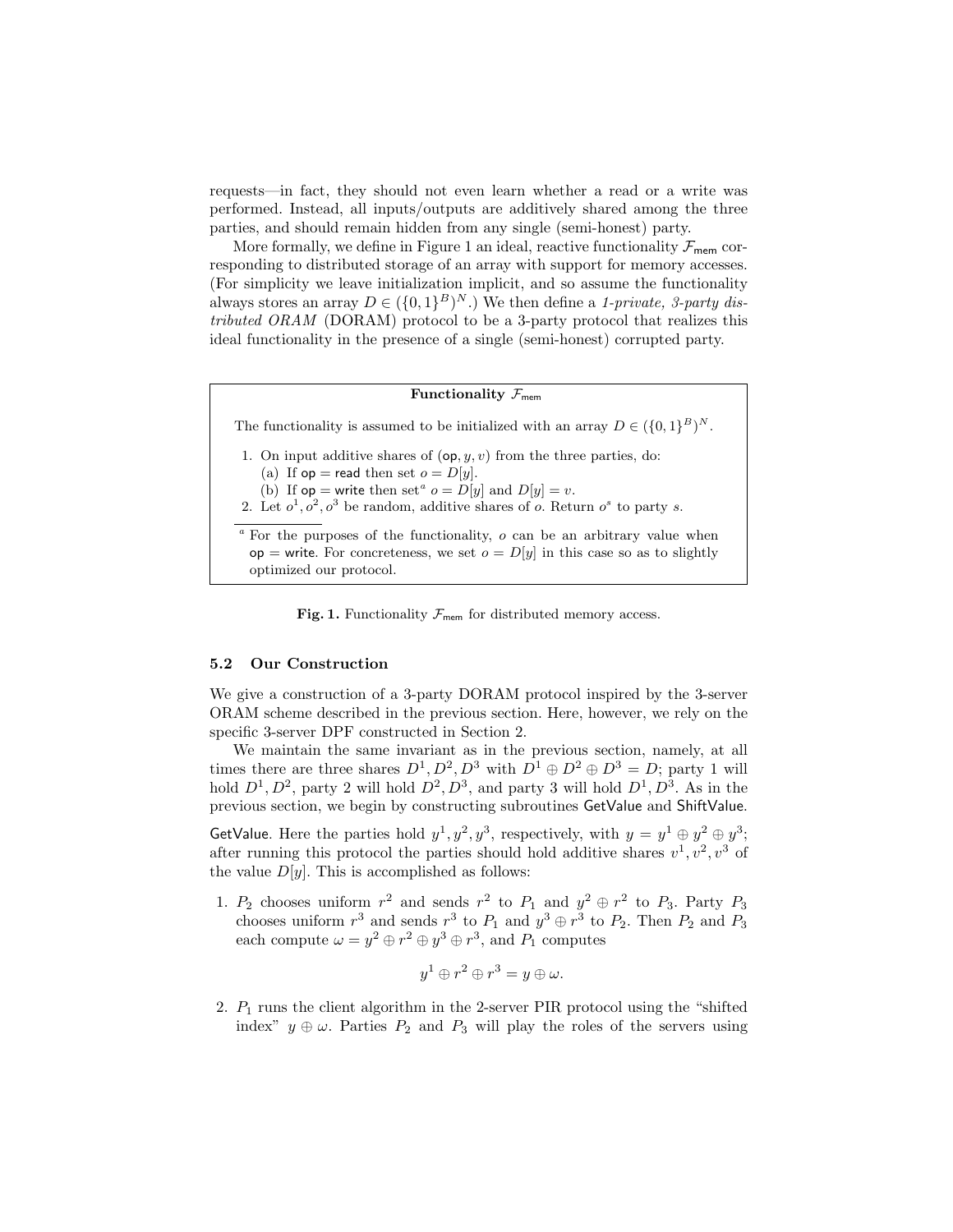the "shifted database" that results by shifting the position of every entry in  $D^3$  by  $\omega$ . Rather than sending their responses to  $P_1$ , however,  $P_2$  and  $P_3$  simply record those values locally. Note that this results in  $P_2$  and  $P_3$ holding additive shares of  $D^3[y]$ .

Repeating the above with  $P_2$  as client (reading from  $D<sup>1</sup>$ ) and again with  $P_3$ as client (reading from  $D^2$ )—and then having the parties locally XOR their shares together—results in the three parties holding additive shares  $\hat{\rho}^1, \hat{\rho}^2, \hat{\rho}^3$ of  $D[y]$ . Finally, the parties re-randomize their shares. Namely, each party  $P_s$ chooses uniform  $\Delta_s$  and sends it to  $P_{s+1}$ ; it then sets its output share equal to  $o^s = \hat{o}^s \oplus \Delta_s \oplus \Delta_{s-1}.$ 

ShiftValue. Here we assume the parties have shares  $i^1, i^2, i^3$  and  $j^1, j^2, j^3$  such that, if  $i = i^1 \oplus i^2 \oplus i^3$  and  $j = j^1 \oplus j^2 \oplus j^3$ , the shared index is  $y = (i, j)$ . The parties also have shares  $v^1, v^2, v^3$  with  $v^1 \oplus v^2 \oplus v^3 = v$ . At the end of this protocol, the parties should hold shares of the updated data  $\tilde{D}$  where all entries are the same as in the original data D except that  $\tilde{D}[y] = D[y] \oplus v$ .

We show how to implement a distributed version of the Gen algorithm in our 3-server DPF. Namely, the parties will run a protocol that results in party 1 holding  $K^1$ , party 2 holding  $K^2$ , and party 3 holding  $K^3$ , where  $K^1, K^2, K^3$ are distributed as in an execution of  $Gen(1^{\kappa}, y, v)$ . Given this primitive, a distributed version of ShiftValue can then be implemented following the ideas from the previous section.

We now describe the distributed version of the DPF. For clarity, we describe sub-protocols corresponding to each of the steps of the Gen algorithm from Section 2; these sub-protocols can be parallelized in the obvious way.

1. The sub-protocol for step 1 proceeds as follows:

(a)  $P_2$  chooses uniform  $r^2$  and sends  $r^2$  to  $P_1$  and  $i^2 \oplus r^2$  to  $P_3$ . Party  $P_3$ chooses uniform  $r^3$  and sends  $r^3$  to  $P_1$  and  $i^3 \oplus r^3$  to  $P_2$ . Then  $P_2$  and  $P_3$  each compute  $\omega = i^2 \oplus r^2 \oplus i^3 \oplus r^3$ , and  $P_1$  computes

$$
i^1\oplus r^2\oplus r^3=i\oplus\omega.
$$

- (b)  $P_1$  runs Gen( $1^{\kappa}, i \oplus \omega, 1$ ), where Gen denotes the key-generation algorithm  $P_1$  runs Gen(1<sup>o</sup>,  $i \oplus \omega$ , 1), where Gen denotes the key-generation algorithm for a 2-server DPF with domain  $[\sqrt{N}]$  and range  $\{0,1\}$ . This results in keys  $K^2, K^3$  that are sent to  $P_2$  and  $P_3$ , respectively.
- keys  $K^2$ ,  $K^3$  that are sent to  $P_2$  and  $P_3$ , respectively.<br>
(c) For  $k = 1, ..., \sqrt{N}$ , party  $P_2$  sets  $\hat{I}^2[k] = \text{Eval}(K^2, k \oplus \omega)$  to obtain a string  $\hat{I}^2 \in \{0,1\}^{\sqrt{N}}$ . Similarly,  $P_3$  computes  $\hat{I}^3 \in \{0,1\}^{\sqrt{N}}$ . Finally,  $P_1$ sets  $\hat{I}^1 = 0^{\sqrt{N}}$ . Note that

$$
\hat{I}^{2}[k] \oplus \hat{I}^{3}[k] = \begin{cases} 1 & \text{if } k = i \\ 0 & \text{otherwise} \end{cases}
$$

and so

$$
\hat{I}^1 \oplus \hat{I}^2 \oplus \hat{I}^3 = (\underbrace{\overset{i}{\overbrace{0,\ldots,0,1,0,\ldots,0}}}_{\sqrt{N}}).
$$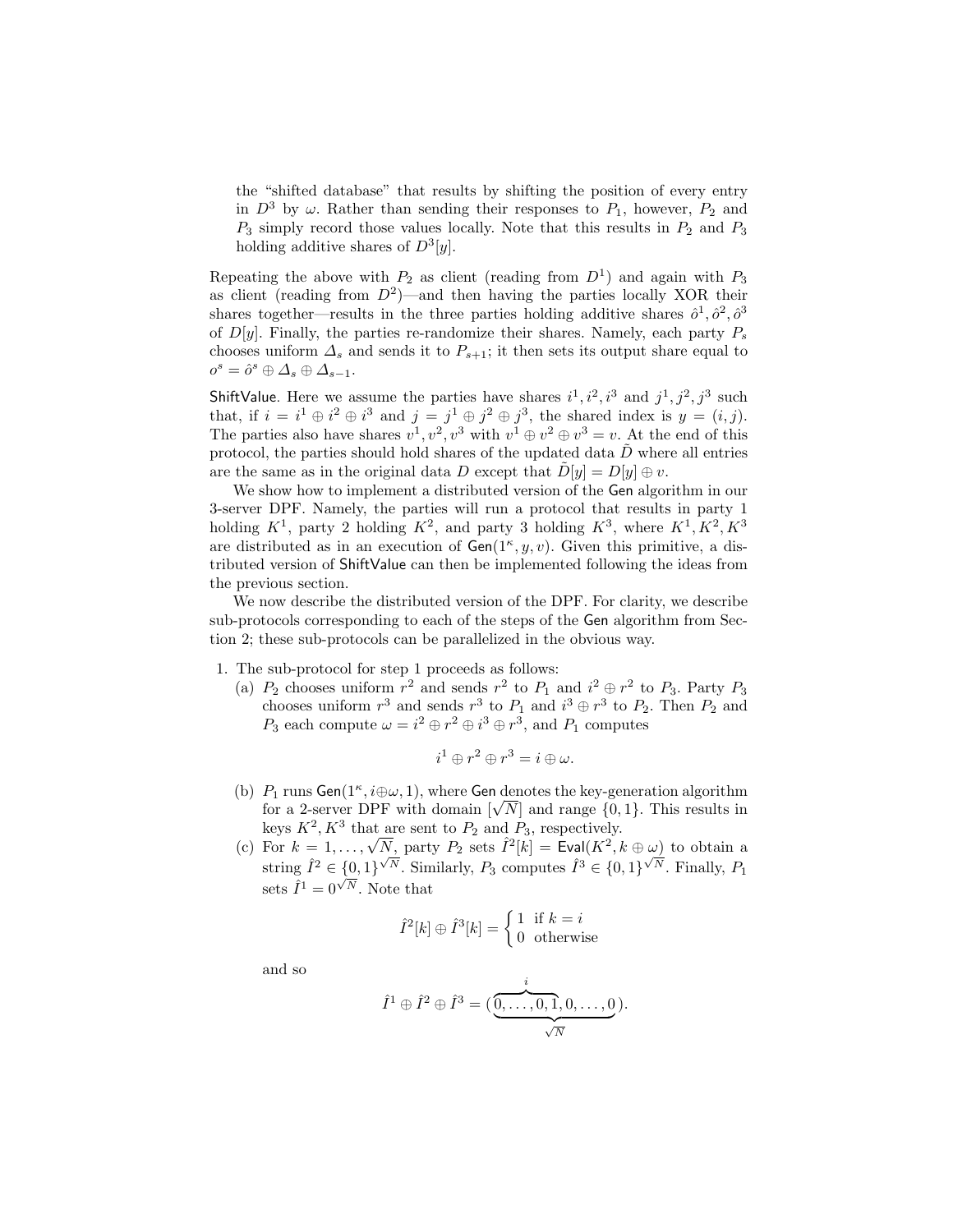- (d) The parties re-randomize their shares. Namely, each party  $P_s$  chooses uniform  $\Delta_s$  and sends it to  $P_{s+1}$ ; it then sets its output share equal to  $I_s = I_s \oplus \Delta_s \oplus \Delta_{s-1}.$
- 2. Here we describe the sub-protocol corresponding to step 2. Let  $I^1, I^2, I^3$  be the respective outputs of the parties after step 1, above, and let  $I<sup>s</sup>[k]$  denote the respective outputs of the parties after<br>the kth bit of  $I^s$ . For  $k = 1, ..., \sqrt{N}$  do:
	- (a) Party  $P_s$  chooses  $\alpha_k^s, \beta_k^s, \gamma_k^s, \delta_k^s \leftarrow \{0, 1\}^{\kappa}$ . Next,  $P_1$  sends  $I^1[k], \alpha_k^1, \beta_k^1$ ,  $\delta_k^1$  to  $P_3$ . Analogously,  $P_2$  sends  $I^2[k]$ ,  $\beta_k^2$ ,  $\gamma_k^2$ ,  $\delta_k^2$  to  $P_1$ , and  $P_3$  sends  $I^3[k]$ ,  $\alpha_k^3$ ,  $\gamma_k^3$ ,  $\delta_k^3$  to  $P_2$ .
	- (b) The parties run the following steps:
		- i.  $P_2$  chooses  $\alpha'_k$ ,  $\beta'_k$ ,  $\delta'_k \leftarrow \{0,1\}^{\kappa}$  and  $z \leftarrow \{0,1\}$ , and sends those values to  $P_3$ . Parties  $P_2$  and  $P_3$  then compute:

$$
\begin{array}{ll} P_2 & P_3 \\ x_0 := \overline{\alpha_k^2} \oplus \alpha_k' & y_0 := \overline{\alpha_k^1} \oplus \alpha_k^3 \oplus \alpha_k' \\ x_1 := \beta_k^2 \oplus \beta_k' & y_1 := \beta_k^1 \oplus \beta_k^3 \oplus \beta_k' \\ x_2 := \delta_k^2 \oplus \delta_k' & y_2 := \delta_k^1 \oplus \delta_k^3 \oplus \delta_k' \end{array}
$$

ii.  $P_2$  computes two ordered pairs  $S_0, S_1$  as follows:

$$
S_{I^2[k]\oplus I^3[k]} = \begin{cases} (x_0, x_1) & \text{if } z = 0\\ (x_1, x_0) & \text{if } z = 1 \end{cases}
$$

$$
S_{1\oplus I^2[k]\oplus I^3[k]} = \begin{cases} (x_0, x_2) & \text{if } z = 0\\ (x_2, x_0) & \text{if } z = 1. \end{cases}
$$

 $P_3$  computes two ordered pairs  $T_0, T_1$  as follows:

$$
T_{I^3[k]} = \begin{cases} (y_0, y_1) & \text{if } z = 0\\ (y_1, y_0) & \text{if } z = 1 \end{cases}
$$

$$
T_{1 \oplus I^3[k]} = \begin{cases} (y_0, y_2) & \text{if } z = 0\\ (y_2, y_0) & \text{if } z = 1. \end{cases}
$$

iii.  $P_1$  runs a 1-out-of-2 oblivious-transfer protocol<sup>1</sup> with  $P_2$ , where  $P_1$ uses selection bit  $I^1[k]$  and  $P_2$  uses inputs  $S_0, S_1$ ; let  $(x, x')$  be the output of  $P_1$ . Similarly,  $P_1$  runs a 1-out-of-2 oblivious-transfer protocol with  $P_3$ , where  $P_1$  uses selection bit  $I^1[k] \oplus I^2[k]$  and  $P_3$  uses inputs  $T_0, T_1$ ; let  $(y, y')$  be the output of  $P_1$ . Finally,  $P_1$  defines  $S_k^1 = \{x \oplus y, \ x' \oplus y'\}.$ 

Note that if  $k \neq i$  then  $I^1[k] \oplus I^2[k] \oplus I^3[k] = 0$ ; in that case, we have  $\{x, x'\} = \{x_0, x_1\}$  and  $\{y, y'\} = \{y_0, y_1\}$ , and so

$$
S_k^1 = \{ \alpha_k^1 \oplus \alpha_k^2 \oplus \alpha_k^3, \ \beta_k^1 \oplus \beta_k^2 \oplus \beta_k^3 \}.
$$

<sup>&</sup>lt;sup>1</sup> In our setting, with three parties and one semi-honest corruption, a simple oblivioustransfer protocol with information-theoretic security can be constructed using standard techniques.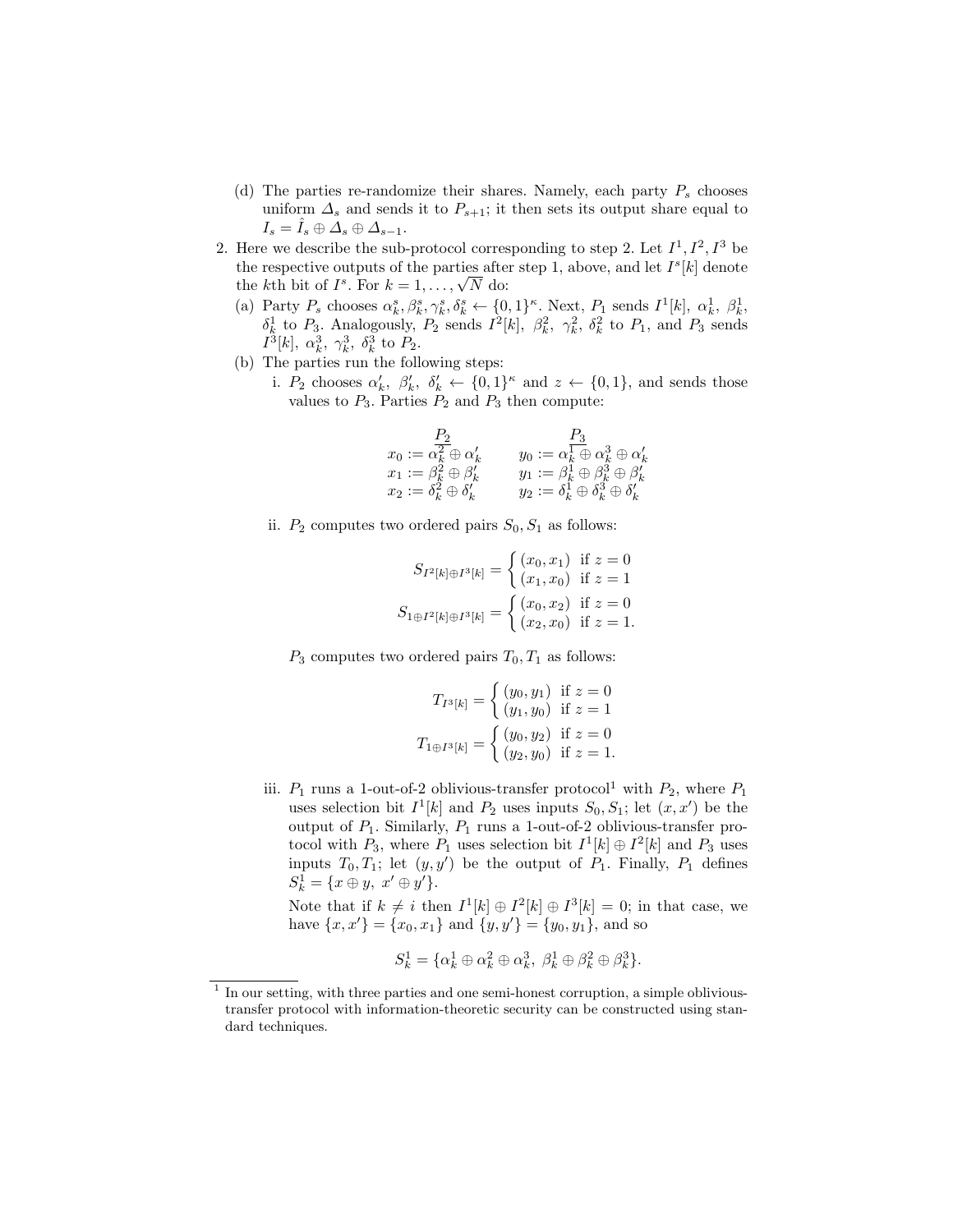On the other hand, if  $k = i$  then  $I^1[k] \oplus I^2[k] \oplus I^3[k] = 1$ ; in that case,  $\{x, x'\} = \{x_0, x_2\}$  and  $\{y, y'\} = \{y_0, y_2\}$ , and so

$$
S_k^1 = \{ \alpha_k^1 \oplus \alpha_k^2 \oplus \alpha_k^3, \ \delta_k^1 \oplus \delta_k^2 \oplus \delta_k^3 \}.
$$

- (c) The parties run (b) two more times, changing the roles of the parties (and modifying the values used) in the analogous way so that each party  $P_s$  ends up learning the appropriate  $S_k^s$ .
- 3. The sub-protocol corresponding to step 3 proceeds as follows:
	- (a) The parties run a protocol analogous to that of step 1 to generate uniform The parties run a protocol analogous to that of step 1 to generate unit  $\hat{C}^1$ ,  $\hat{C}^2$ ,  $\hat{C}^3 \in (\{0,1\}^B)^{\sqrt{N}}$ , held by the respective parties, such that

$$
\hat{C}^{1} \oplus \hat{C}^{2} \oplus \hat{C}^{3} = \mathbf{e}_{j,v} = (\underbrace{\overbrace{0^{B}, \dots, 0^{B}, v, 0^{B}, \dots, 0^{B}}^{j}}_{\sqrt{N}}). \tag{1}
$$

In detail:

i.  $P_2$  chooses uniform  $r^2$  and sends  $r^2$  to  $P_1$  and  $j^2 \oplus r^2$  to  $P_3$ . Party  $P_3$  chooses uniform  $r^3$  and sends  $r^3$  to  $P_1$  and  $j^3 \oplus r^3$  to  $P_2$ . Then  $P_2$  and  $P_3$  each compute  $\omega = j^2 \oplus r^2 \oplus j^3 \oplus r^3$ , and  $P_1$  computes

$$
j^1 \oplus r^2 \oplus r^3 = j \oplus \omega.
$$

- ii.  $P_1$  runs the Gen( $1^{\kappa}, j \oplus \omega, v^1$ ), where Gen is the key-generation al- $P_1$  runs the Gen( $1^{\circ}, j \oplus \omega, v^{\circ}$ ), where Gen is the key-generation algorithm for a 2-server DPF with domain  $[\sqrt{N}]$  and range  $\{0, 1\}^B$ . (Note the differences from the corresponding part of step 1.) This results in keys  $K^2, K^3$  that are sent to  $P_2$  and  $P_3$ , respectively.
- iii. For  $k = 1, ..., \sqrt{N}$ , party  $P_2$  sets  $\hat{C}_1^2[k] = \text{Eval}(K^2, k \oplus \omega)$ . Similarly,  $P_3$  computes  $\hat{C}_1^3 \in \{0,1\}^{\sqrt{N}}$ . Note that

$$
\hat{C}_1^2[k] \oplus \hat{C}_1^3[k] = \begin{cases} v^1 & \text{if } k = j \\ 0 & \text{otherwise.} \end{cases}
$$
 (2)

The above steps are carried out twice more in a symmetric fashion, with each of  $P_2$  and  $P_3$  acting as client in a 2-server DPF. This results in  $P_1$ and  $P_3$  holding  $\hat{C}_2^1$  and  $\tilde{C}_2^3$ , respectively, satisfying a relation as in (2) but with  $v^2$  in place of  $v^1$ , and  $P_1$  and  $P_2$  holding  $\tilde{C}_3^1$  and  $\tilde{C}_3^2$ , respectively, also satisfying a relation as in (2) but with  $v^3$  in place of  $v^1$ . Next,  $P_1$ sets  $\hat{C}^1 = \hat{C}_2^1 \oplus \hat{C}_3^1$ , with  $P_2, P_3$  acting analogously. Finally, the parties re-randomize their shares (in the same way as in earlier steps). The end result is that the parties hold uniform  $\hat{C}^1$ ,  $\hat{C}^2$ ,  $\hat{C}^3$  satisfying (1).

(b) Recall that from step 2, each party  $P_s$  holds sets  $S_1^s, \ldots, S_{\sqrt{N}}^s$ . Each party  $P_s$  now computes

$$
C^s = \hat{C}^s \oplus \left(\bigoplus_k G(S_k^s)\right),\tag{3}
$$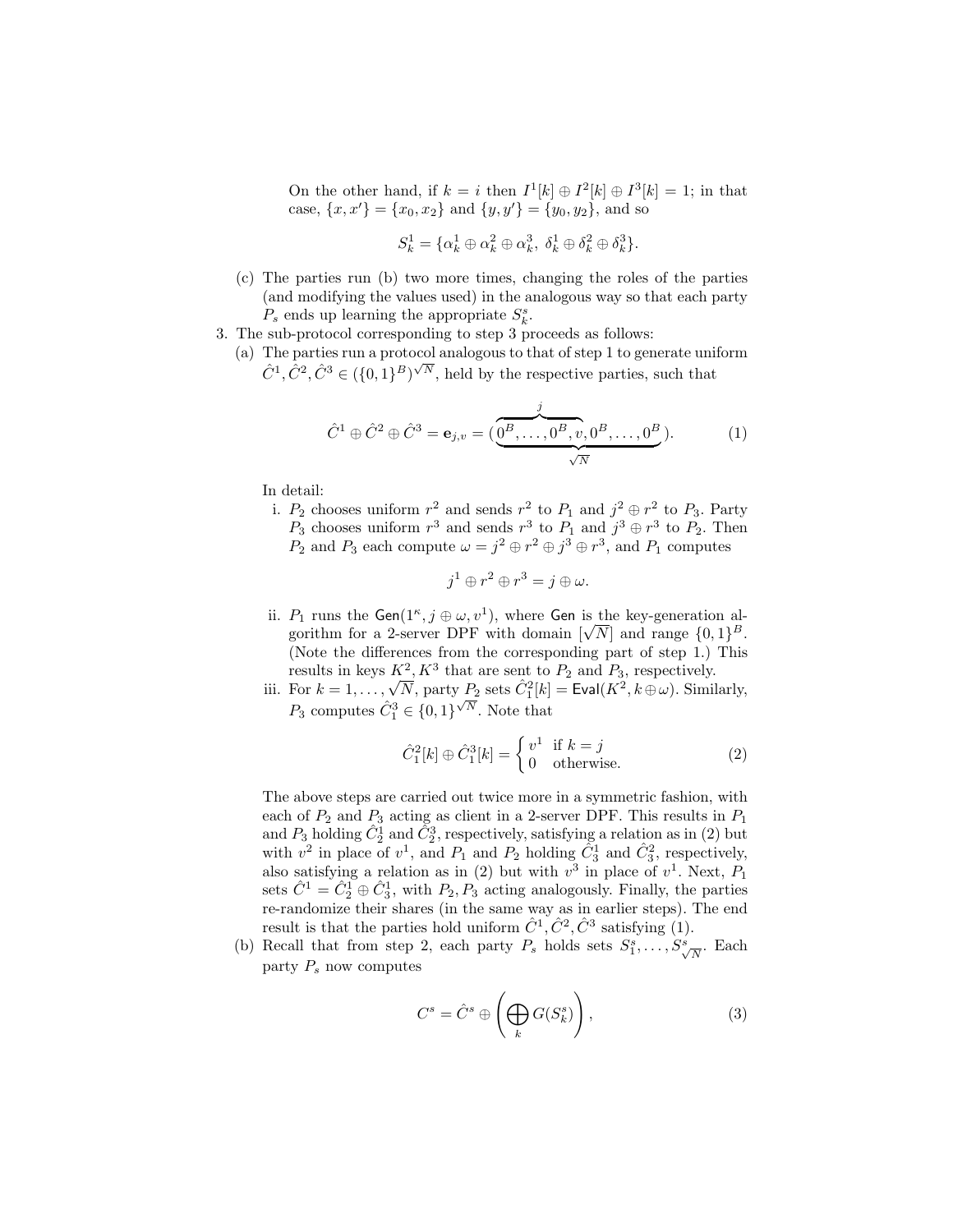where  $G({s_1, s_2}) = G(s_1) \oplus G(s_2)$ . It can be verified that

$$
C^1 \oplus C^2 \oplus C^3 = \hat{C}^1 \oplus \hat{C}^2 \oplus \hat{C}^3 \oplus G(a_i) \oplus G(b_i) \oplus G(c_i) \oplus G(d_i),
$$

where we define

$$
\begin{array}{l} a_i=\alpha_i^1\oplus\alpha_i^2\oplus\alpha_i^3\\ b_i=\beta_i^1\oplus\beta_i^2\oplus\beta_i^3\\ c_i=\gamma_i^1\oplus\gamma_i^2\oplus\gamma_i^3\\ d_i=\delta_i^1\oplus\delta_i^2\oplus\delta_i^3. \end{array}
$$

(c) Each party  $P_s$  sends  $C^s$  to the other two parties, so they can all compute  $C = C^1 \oplus C^2 \oplus C^3.$ 

Note that after the above, each party  $P_s$  has a key  $K^s$  corresponding to the output of the Gen algorithm for our 3-server DPF from Section 2.

Memory access. We can now handle a memory access by suitably modifying the approach from the previous section. The parties begin holding additive shares of a memory-access instruction  $(\mathsf{op}, y, v)$  and data D, and proceed as follows:

- 1. The parties run the GetValue protocol using their shares of  $y$ . This results in the parties holding shares  $o^1, o^2, o^3$  with  $o = o^1 \oplus o^2 \oplus o^3 = D[y]$ .
- 2. The parties run a secure multi-party computation implementing the following functionality:

If  $op = \text{read then set } w = 0^B$ ; otherwise, set  $w = v \oplus o$ . Output random additive shares  $w^1, w^2, w^3$  of w.

This functionality can be realized using a simple protocol with informationtheoretic security in our setting. Specifically, let  $op \in \{0, 1\}$  with 0 indicating read. The parties hold additive shares of  $op$ ,  $v$ , and  $o$ , and need only to compute a (random) additive sharing of

$$
w = \mathsf{op} \cdot (v \oplus o).
$$

This can be computed via a standard protocol for distributed multiplication.

3. The parties run the ShiftValue protocol using their shares of  $y$  and their shares of w. The parties locally output their shares of  $\alpha$ .

**Theorem 2.** The above is a 1-private, 3-party  $DORAM$  protocol in which each memory access requires constant rounds and  $O(\sqrt{N})$  communication.

Proof. We prove security by showing that our GetValue protocol securely realizes an appropriately defined functionality for reading a value from the parties' shared data, and that our ShiftValue protocol securely computes the Gen algorithm of our 3-server DPF. (Our notion of securely realizing a functionality is the standard one from the secure-computation literature, for one semi-honest corruption. In particular, we consider indistinguishability of the joint distribution consisting of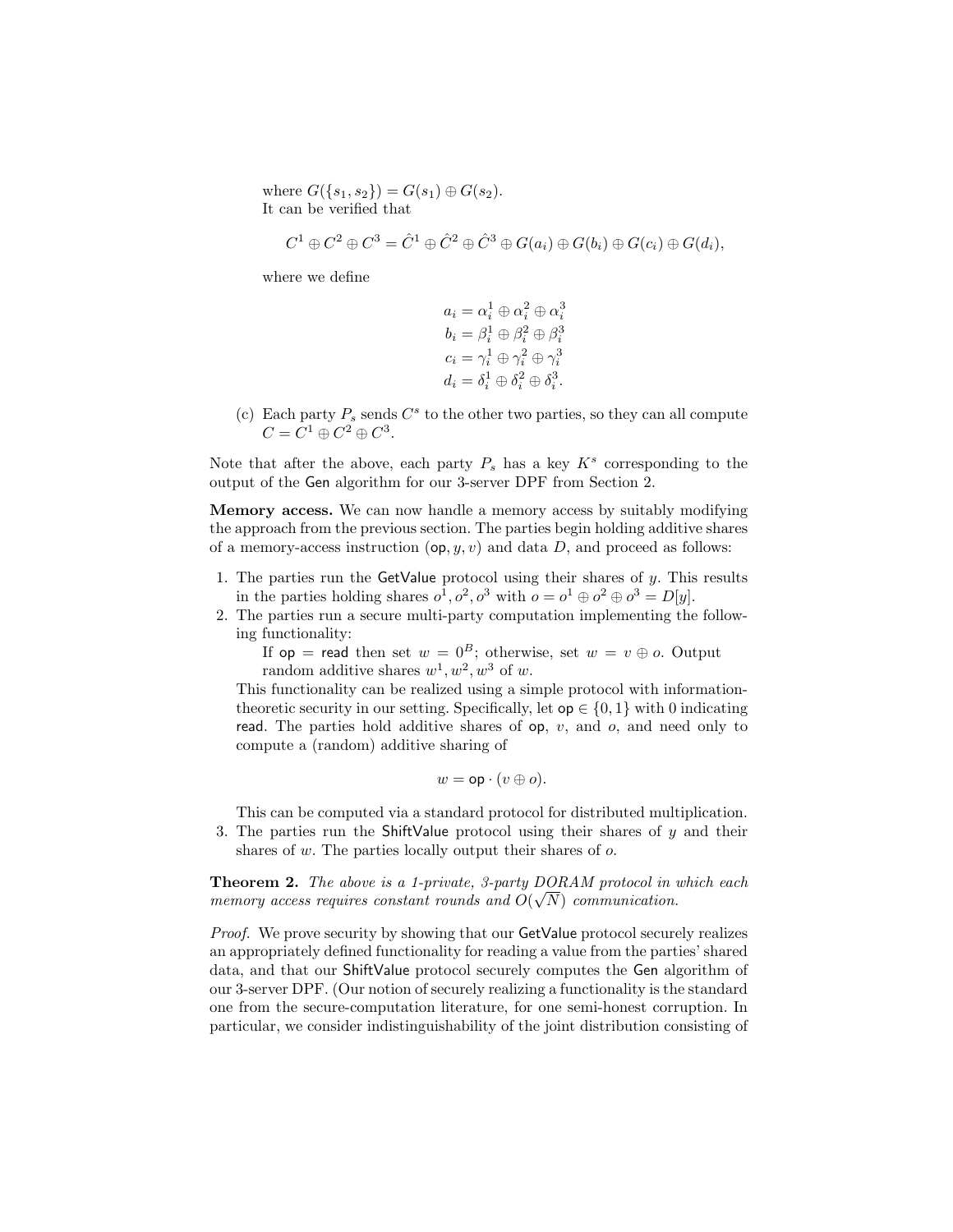the corrupted party's view and the outputs of the other parties.) Security of the overall DORAM protocol then follows in a straightforward manner.

Security of GetValue. In proving security of the GetValue protocol, we consider the functionality  $\mathcal{F}_{\text{read}}$  in Figure 2. This functionality is non-reactive, and takes the current array (shared as in our protocol) as input from the parties

| Functionality $\mathcal{F}_{\text{read}}$ |  |  |
|-------------------------------------------|--|--|
|-------------------------------------------|--|--|

On input  $D^1, D^2, y^1$  from  $P_1$ , along with  $D^2, D^3, y^2$  from  $P_2$  and  $D^1, D^3, y^3$ from  $P_3$ , do:

1. Let  $D = D^1 \oplus D^2 \oplus D^3$  and  $y = y^1 \oplus y^2 \oplus y^3$ .

2. Set  $o = D[y]$ .

3. Let  $o^1, o^2, o^3$  be random, additive shares of o. Return  $o^s$  to party s.

Fig. 2. Functionality  $\mathcal{F}_{\text{read}}$  for a distributed read access.

*Claim.* Our GetValue protocol securely realizes  $\mathcal{F}_{\text{read}}$  for a single, semi-honest corruption.

Proof. Since the protocol is symmetric, we may without loss of generality assume  $P_1$  is corrupted. We show a simulator that takes as input values  $D^1, D^2$ , and  $y^1$ used as input by  $P_1$  along with an output value  $o^1$ , and simulates a view of  $P_1$ in an execution of the protocol. The simulator works as follows:

- **First iteration:** Choose uniform  $r_1^2$  and  $r_1^3$ , and send these to  $P_1$  on behalf of  $P_2$  and  $P_3$ , respectively.
- **Second iteration, step 1:** Choose uniform  $r_2^1$  on behalf of  $P_1$  (i.e., as part of  $P_1$ 's random tape). Choose uniform  $r_2^3$  and send it to  $P_1$  on behalf of  $P_3$ .
- Second iteration, step 2: Run the 2-server PIR scheme using address 1 to obtain keys  $K_2^1, K_2^3$ . Send  $K_2^1$  to  $P_1$  on behalf of  $P_2$ . Let  $o_2^1$  be the local value that  $P_1$  would compute in this step.
- Third iteration: The third iteration is simulated analogously to the second iteration. Let  $o_3^1$  be the local value that  $P_1$  would compute in this step.
- **Re-randomization step:** Choose uniform  $\Delta_1$  on behalf of  $P_1$ , and let  $\Delta_3$  be such that

$$
o_2^1 \oplus o_3^1 \oplus \Delta_1 \oplus \Delta_3 = o^1.
$$

Send  $\Delta_3$  to  $P_1$  on behalf of  $P_3$ .

Security of the PIR scheme readily implies that the distribution of the simulated view of  $P_1$  in the ideal world is computationally indistinguishable from the distribution of its view in a real execution of the protocol. Moreover, even conditioned on  $P_1$ 's view, the outputs of  $P_2$  and  $P_3$  are uniform (subject to XORing to the correct output) in both the ideal- and real-world executions.  $\Box$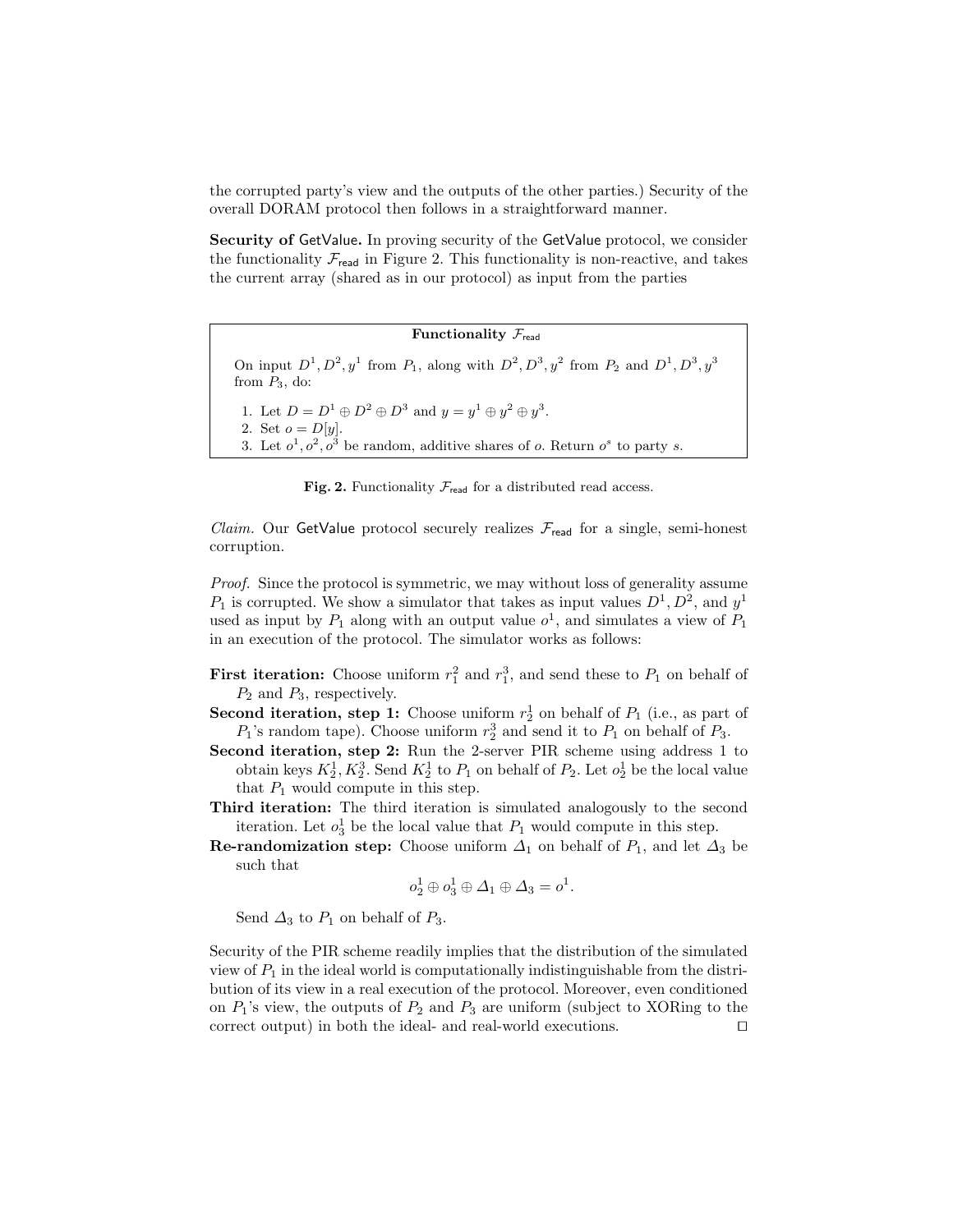Next, we show that the ShiftValue protocol securely computes the Gen algorithm of our 3-server DPF, i.e., that it securely realizes the functionality that takes additive shares of y and v from the three parties, computes  $K^1, K^2, K^3 \leftarrow$  $Gen(1^{\kappa}, y, v)$ , and returns  $K^s$  to  $P_s$ . For ease of exposition, we show that each step of the ShiftValue protocol securely computes the corresponding step of Gen.

Security of ShiftValue (step 1). The desired functionality here is simple: the parties's inputs are additive shares  $i^1, i^2, i^3$  of a value  $i = i^1 \oplus i^2 \oplus i^3$ , and the parties' outputs are  $I^1, I^2, I^3$ , respectively, that are uniformly distributed subject to:

$$
I^{1} \oplus I^{2} \oplus I^{3} = (\underbrace{\overset{i}{\underset{\smile}{0,\ldots,0,1,0,\ldots,0}}}).
$$

*Claim.* The first step of the  $GetValue$  protocol securely realizes the functionality just described for a single, semi-honest corruption.

*Proof.* We consider separately the case where  $P_1$  is corrupted, and the case where either  $P_2$  or  $P_3$  is corrupted. For corrupted  $P_1$ , we define a simulator that takes as input a value  $i^1$  used as input by  $P_1$  along with an output value  $I^1$ , and simulates a view of  $P_1$  in an execution of the protocol. The simulator works as follows:

- 1. Choose uniform  $r^2$  and  $r^3$ , and send these to  $P_1$  on behalf of  $P_2$  and  $P_3$ , respectively.
- 2. Choose uniform  $\Delta_1$  on behalf of  $P_1$ . Set  $\Delta_3 = I^1 \oplus \Delta_1$  and send that value to  $P_1$  on behalf of  $P_3$ .

It is immediate that the distribution of the simulated view of  $P_1$  in the ideal world is identical to the distribution of its view in a real execution of the protocol. Moreover, even conditioned on  $P_1$ 's view, the outputs of  $P_2$  and  $P_3$  are uniform (subject to XORing to the correct output) in both the ideal- and real-world executions.

For the other case, assume  $P_2$  is corrupted without loss of generality, and let  $i^2$ ,  $I^2$  be the corresponding input and output values given to the simulator. Here, the simulator works as follows:

- 1. Choose uniform  $r^2$  on behalf of  $P_2$ . Choose uniform  $\hat{r}^3$  and send it to  $P_2$  on behalf of  $P_3$ .
- 2. Run  $K^2, K^3 \leftarrow$  Gen(1<sup> $\kappa$ </sup>, 1, 1), where Gen denotes the key-generation algorithm for a 2-server DPF with the appropriate domain and range. Send  $K^2$ to  $P_2$  on behalf of  $P_1$ . Let  $\hat{I}^2$  be the local value that  $P_1$  would compute in this step.
- 3. Choose uniform  $\Delta_2$  on behalf of  $P_2$ . Set  $\Delta_1 = I^2 \oplus \hat{I}^2 \oplus \Delta_2$  and send that value to  $P_2$  on behalf of  $P_2$ .

Security of the DPF readily implies that the distribution of the simulated view of  $P<sub>2</sub>$  in the ideal world is computationally indistinguishable from the distribution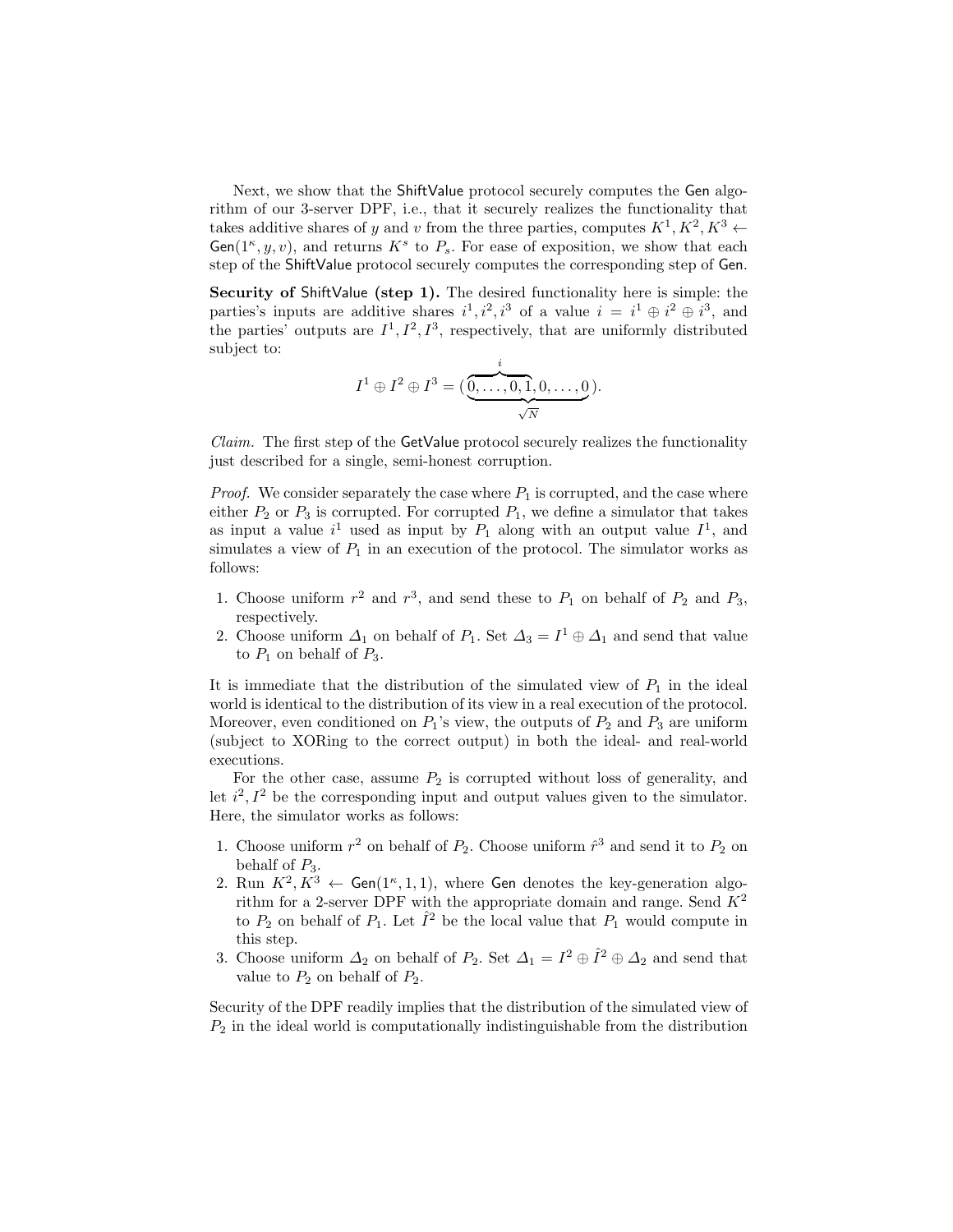of its view in a real execution of the protocol. Moreover, even conditioned on  $P_2$ 's view, the outputs of  $P_1$  and  $P_3$  are uniform (subject to XORing to the correct output) in both the ideal- and real-world executions.  $\Box$ 

Security of ShiftValue (step 2). The desired ideal functionality in this case takes additive shares  $I^1, I^2, I^3$  of  $I = I^1 \oplus I^2 \oplus I^3$  (which is a unary representation takes additive snares  $I^*, I^*, I^*$  of  $I = I^* \oplus I^* \oplus I^*$  (which is a unary representation of i) as input from the parties, and then does the following for  $k = 1, ..., \sqrt{N}$ : choose  $a_k, b_k, c_k, d_k \leftarrow \{0, 1\}^{\kappa}$ . Then if  $k \neq i$ , output to the parties

$$
S_k^1 = \{a_k, b_k\}, \quad S_k^2 = \{b_k, c_k\}, \quad S_k^3 = \{c_k, a_k\},
$$

respectively, while if  $k = i$ , output to the parties

$$
S_k^1 = \{a_k, d_k\}, \quad S_k^2 = \{b_k, d_k\}, \quad S_k^3 = \{c_k, d_k\},
$$

respectively. (In all cases, the elements in the set are randomly permuted so their order does not reveal information.)

In analyzing step 2 of ShiftValue, we assume the parties re-randomize their shares of  $I$  before running the protocol. This is justified by the fact that the parties re-randomize their shares at the end of step 1.

Claim. The second step of the GetValue protocol (with re-randomization of shares done first) securely realizes the functionality just described for a single, semi-honest corruption.

Proof. We analyze the protocol in a hybrid model where the parties have access to an oblivious-transfer (OT) functionality. By symmetry, we may assume without loss of generality that  $P_1$  is corrupted. We describe a simulator that takes as input a value  $I^1$  used as input by  $P_1$  along with output values  $S_1^1, \ldots, S_{\sqrt{\lambda}}^1$  $\overline{N}$ where  $S_k^1 = \{a_k, b_k\}$ , and simulates a view of  $P_1$  in an execution of the protocol. The simulator works as follows:

- 1. Choose uniform  $\Delta_1$  on behalf of  $P_1$ . Choose uniform  $\Delta_3$  and send it to  $P_1$ on behalf of  $P_3$ . (This simulates the re-randomization step.)
- on behalf of  $P_3$ . (This is<br>2. For  $k = 1, ..., \sqrt{N}$ , do:
	- (a) Choose uniform  $\alpha_k^1, \beta_k^1, \gamma_k^1, \delta_k^1$  on behalf of  $P_1$ . Choose uniform  $I^2[k], \beta_k^2$ ,  $\gamma_k^2$ ,  $\delta_k^2$  and send them to  $P_1$  on behalf of  $P_2$ .
	- (b) Choose uniform  $x, y$  such that  $x \oplus y = a_k$ , and uniform  $x', y'$  such that  $x' \oplus y' = b_k$ . Simulate the OTs (with  $P_1$  as receiver and  $P_2$  as sender in one execution and  $P_3$  as sender in the other execution) by giving  $P_1$ outputs  $(x, x')$  and  $(y, y')$  from the two executions with probability  $1/2$ , and outputs  $(x', x)$  and  $(y', y)$  with probability 1/2.
	- (c) Choose uniform  $\beta_k''$ ,  $\gamma_k''$ ,  $\delta_k''$ , and  $z''$  on behalf of  $P_1$ .
	- (d) Choose uniform  $\alpha_k''', \gamma_k''', \delta_k''',$  and  $z''''$  and send them to  $P_1$  on behalf of  $P_2$ .

It is immediate that the distribution of the simulated view of  $P_1$  in the ideal world is identical to the distribution of its view in a real execution of the protocol. Moreover, the distribution of the outputs of  $P_2$  and  $P_3$ , conditioned on the inputs of all the parties and the output of  $P_1$ , is identically distributed in the ideal- and real-world executions.  $\Box$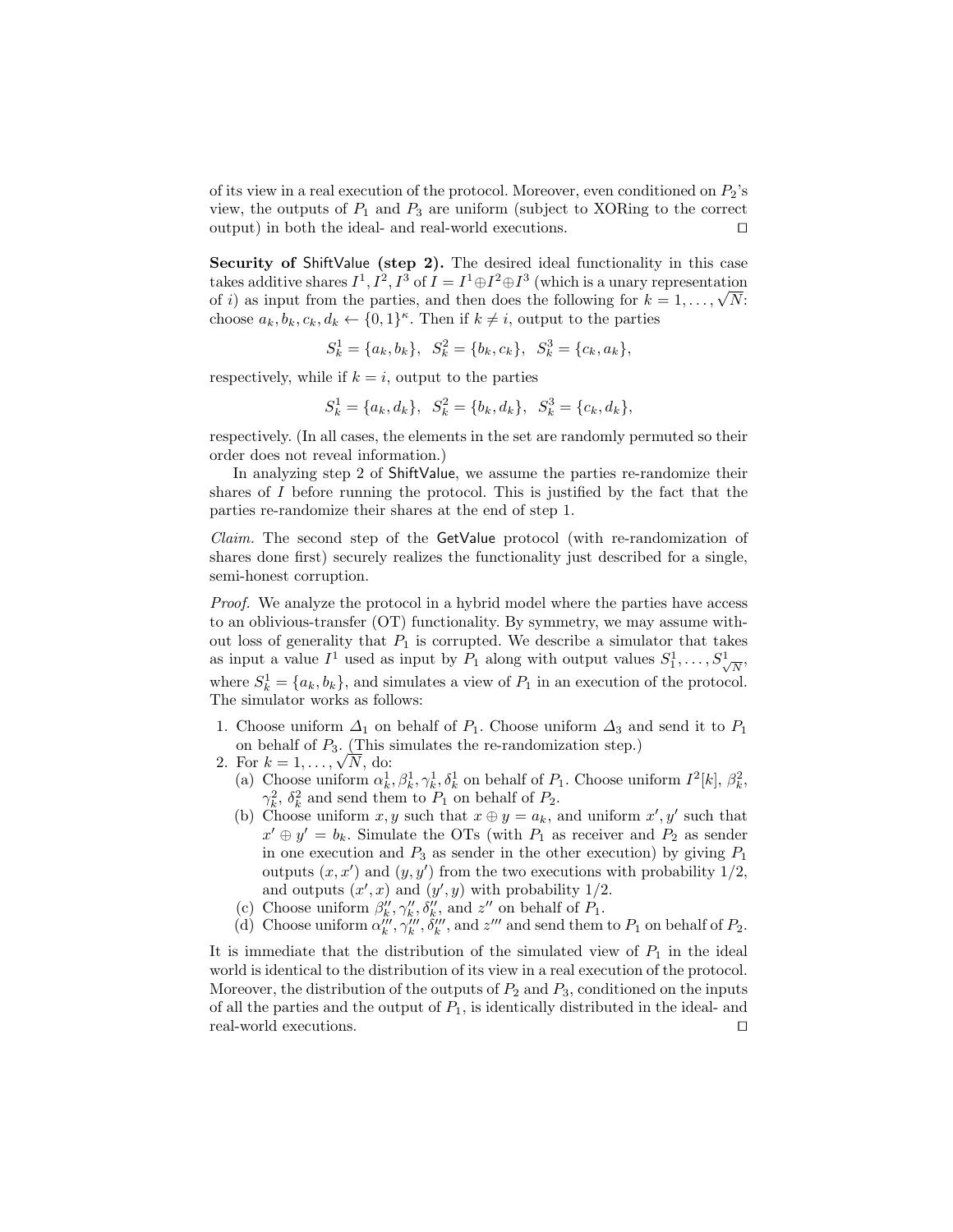Security of ShiftValue (step 3). The proof of security for this step follows closely along the lines of the proof for step 1, and is therefore omitted.  $\Box$ 

### References

- 1. I. Abraham, C. W. Fletcher, K. Nayak, B. Pinkas, and L. Ren. Asymptotically tight bounds for composing ORAM with PIR. In 17th Intl. Conference on Theory and Practice of Public Key Cryptography—PKC 2017, Part I, volume 10174 of LNCS, pages 91–120. Springer, 2017.
- 2. A. Afshar, Z. Hu, P. Mohassel, and M. Rosulek. How to efficiently evaluate RAM programs with malicious security. In Advances in Cryptology—Eurocrypt 2015, Part I, volume 9056 of LNCS, pages 702–729. Springer, 2015.
- 3. E. Boyle, N. Gilboa, and Y. Ishai. Function secret sharing. In Advances in Cryptology—Eurocrypt 2015, Part II, volume 9057 of LNCS, pages 337–367. Springer, 2015.
- 4. E. Boyle, N. Gilboa, and Y. Ishai. Function secret sharing: Improvements and extensions. In 23rd ACM Conf. on Computer and Communications Security (CCS), pages 1292–1303. ACM Press, 2016.
- 5. J. Doerner and A. Shelat. Scaling ORAM for secure computation. In 24th ACM Conf. on Computer and Communications Security (CCS), pages 523–535. ACM Press, 2017.
- 6. S. Faber, S. Jarecki, S. Kentros, and B. Wei. Three-party ORAM for secure computation. In Advances in Cryptology—Asiacrypt 2015, Part I, volume 9452 of LNCS, pages 360–385. Springer, 2015.
- 7. S. Garg, D. Gupta, P. Miao, and O. Pandey. Secure multiparty RAM computation in constant rounds. In Theory of Cryptography Conference—TCC, Part I, volume 9985 of LNCS, pages 491–520. Springer, 2016.
- 8. C. Gentry, K. Goldman, S. Halevi, C. Jutla, M. Raykova, and D. Wichs. Optimizing ORAM and using it efficiently for secure computation. In Privacy Enhancing Technologies (PETS), volume 7981 of LNCS, pages 1–18. Springer, 2013.
- 9. N. Gilboa and Y. Ishai. Distributed point functions and their applications. In Advances in Cryptology—Eurocrypt 2014, volume 8441 of LNCS, pages 640–658. Springer, 2014.
- 10. O. Goldreich and R. Ostrovsky. Software protection and simulation on oblivious RAMs. Journal of the ACM, 43(3):431–473, 1996.
- 11. M. T. Goodrich and M. Mitzenmacher. Privacy-preserving access of outsourced data via oblivious RAM simulation. In 38th Intl. Colloquium on Automata, Languages, and Programming (ICALP), Part II, volume 6756 of LNCS, pages 576–587. Springer, 2011.
- 12. S. D. Gordon, J. Katz, V. Kolesnikov, F. Krell, T. Malkin, M. Raykova, and Y. Vahlis. Secure two-party computation in sublinear (amortized) time. In 19th ACM Conf. on Computer and Communications Security (CCS), pages 513–524. ACM Press, 2012.
- 13. C. Hazay and A. Yanai. Constant-round maliciously secure two-party computation in the RAM model. In Theory of Cryptography Conference—TCC, Part I, volume 9985 of LNCS, pages 521–553. Springer, 2016.
- 14. S. Jarecki and B. Wei. 3PC ORAM with low latency, low bandwidth, and fast batch retrieval. In Applied Cryptography and Network Security (ACNS), volume 10892 of LNCS, pages 360–378. Springer, 2018. Available at https://eprint.iacr.org/2018/347.